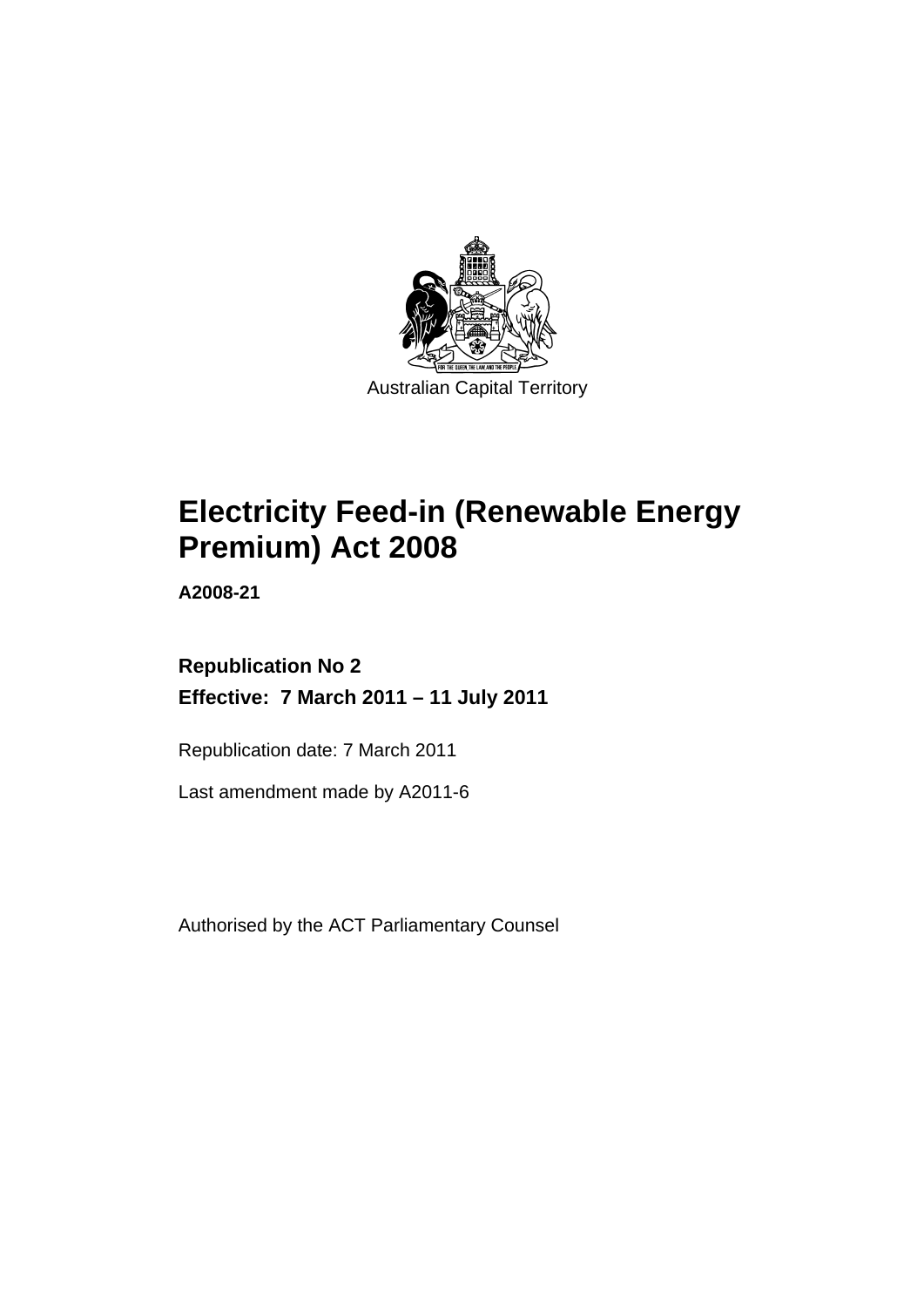### **About this republication**

### **The republished law**

This is a republication of the *Electricity Feed-in (Renewable Energy Premium) Act 2008* (including any amendment made under the *Legislation Act 2001*, part 11.3 (Editorial changes)) as in force on 7 March 2011*.* It also includes any commencement, amendment, repeal or expiry affecting the republished law to 7 March 2011.

The legislation history and amendment history of the republished law are set out in endnotes 3 and 4.

### **Kinds of republications**

The Parliamentary Counsel's Office prepares 2 kinds of republications of ACT laws (see the ACT legislation register at www.legislation.act.gov.au):

- authorised republications to which the *Legislation Act 2001* applies
- unauthorised republications.

The status of this republication appears on the bottom of each page.

### **Editorial changes**

The *Legislation Act 2001, part 11.3* authorises the Parliamentary Counsel to make editorial amendments and other changes of a formal nature when preparing a law for republication. Editorial changes do not change the effect of the law, but have effect as if they had been made by an Act commencing on the republication date (see *Legislation Act 2001*, s 115 and s 117). The changes are made if the Parliamentary Counsel considers they are desirable to bring the law into line, or more closely into line, with current legislative drafting practice.

This republication includes amendments made under part 11.3 (see endnote 1).

### **Uncommenced provisions and amendments**

If a provision of the republished law has not commenced or is affected by an uncommenced amendment, the symbol  $\mathbf{U}$  appears immediately before the provision heading. The text of the uncommenced provision  $\overline{or}$  amendment appears only in the last endnote.

### **Modifications**

If a provision of the republished law is affected by a current modification, the symbol  $\mathbf{M}$ appears immediately before the provision heading. The text of the modifying provision appears in the endnotes. For the legal status of modifications, see *Legislation Act 2001*, section 95.

### **Penalties**

At the republication date, the value of a penalty unit for an offence against this law is \$110 for an individual and \$550 for a corporation (see *Legislation Act 2001*, s 133).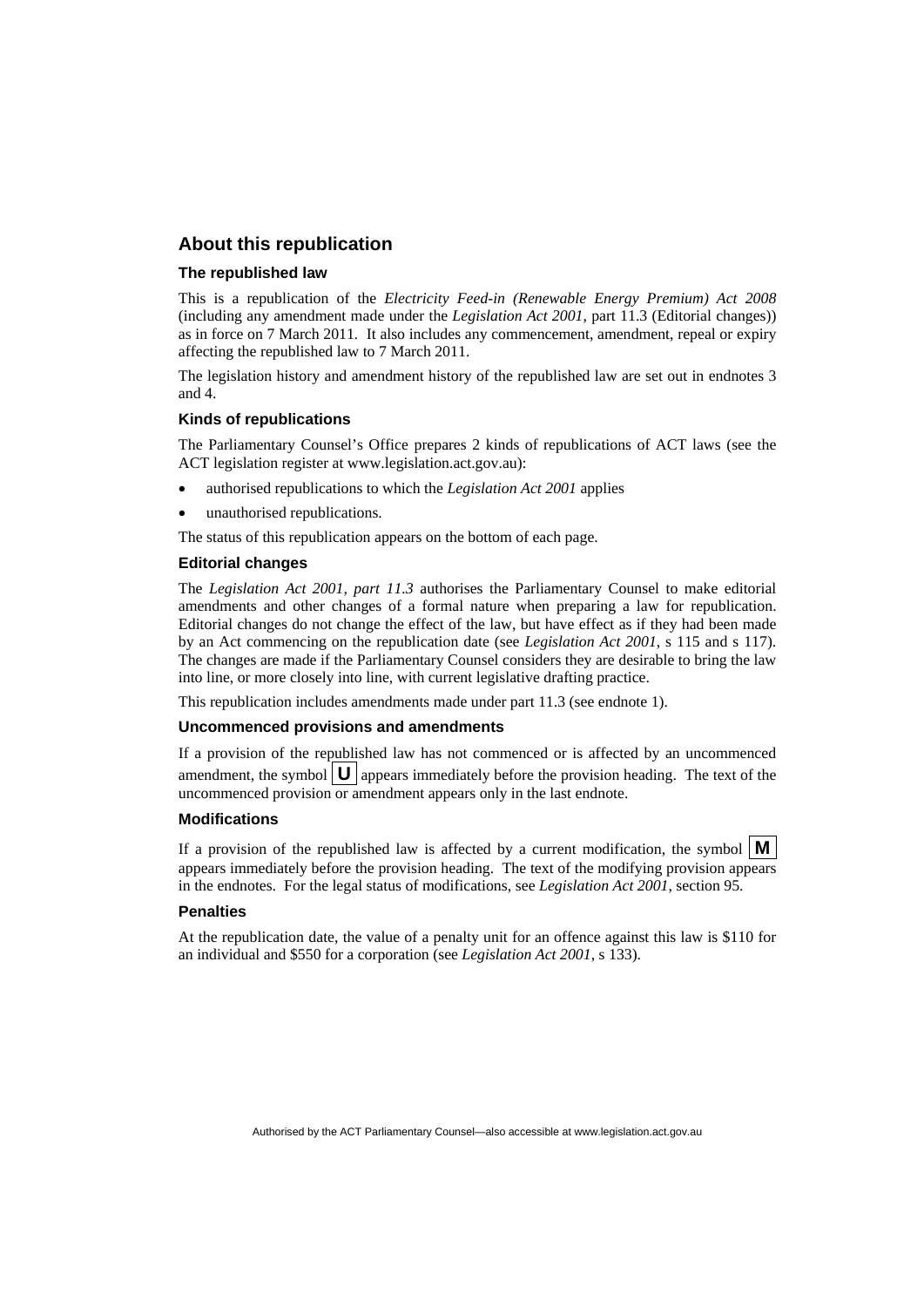

# **Electricity Feed-in (Renewable Energy Premium) Act 2008**

# **Contents**

| Part 1                     | <b>Preliminary</b>                                                                                    |   |  |
|----------------------------|-------------------------------------------------------------------------------------------------------|---|--|
| 1                          | Name of Act                                                                                           | 2 |  |
| 4                          | Dictionary                                                                                            |   |  |
| 5                          | <b>Notes</b>                                                                                          |   |  |
| Part 1A                    | <b>Objects and important concepts</b>                                                                 |   |  |
| 5A                         | Objects of Act                                                                                        | 3 |  |
| 5B                         | 3<br>Meaning of renewable energy generator and renewable energy source                                |   |  |
| 5C                         | Meaning of capacity                                                                                   |   |  |
| 5D                         | Meaning of medium renewable energy generator and micro renewable<br>energy generator                  | 4 |  |
| 5E                         | Meaning of <i>compliant</i>                                                                           | 5 |  |
| 5F                         | Meaning of eligible entity                                                                            | 6 |  |
| R <sub>2</sub><br>07/03/11 | Electricity Feed-in (Renewable Energy Premium) Act 2008<br>contents 1<br>Effective: 07/03/11-11/07/11 |   |  |

Page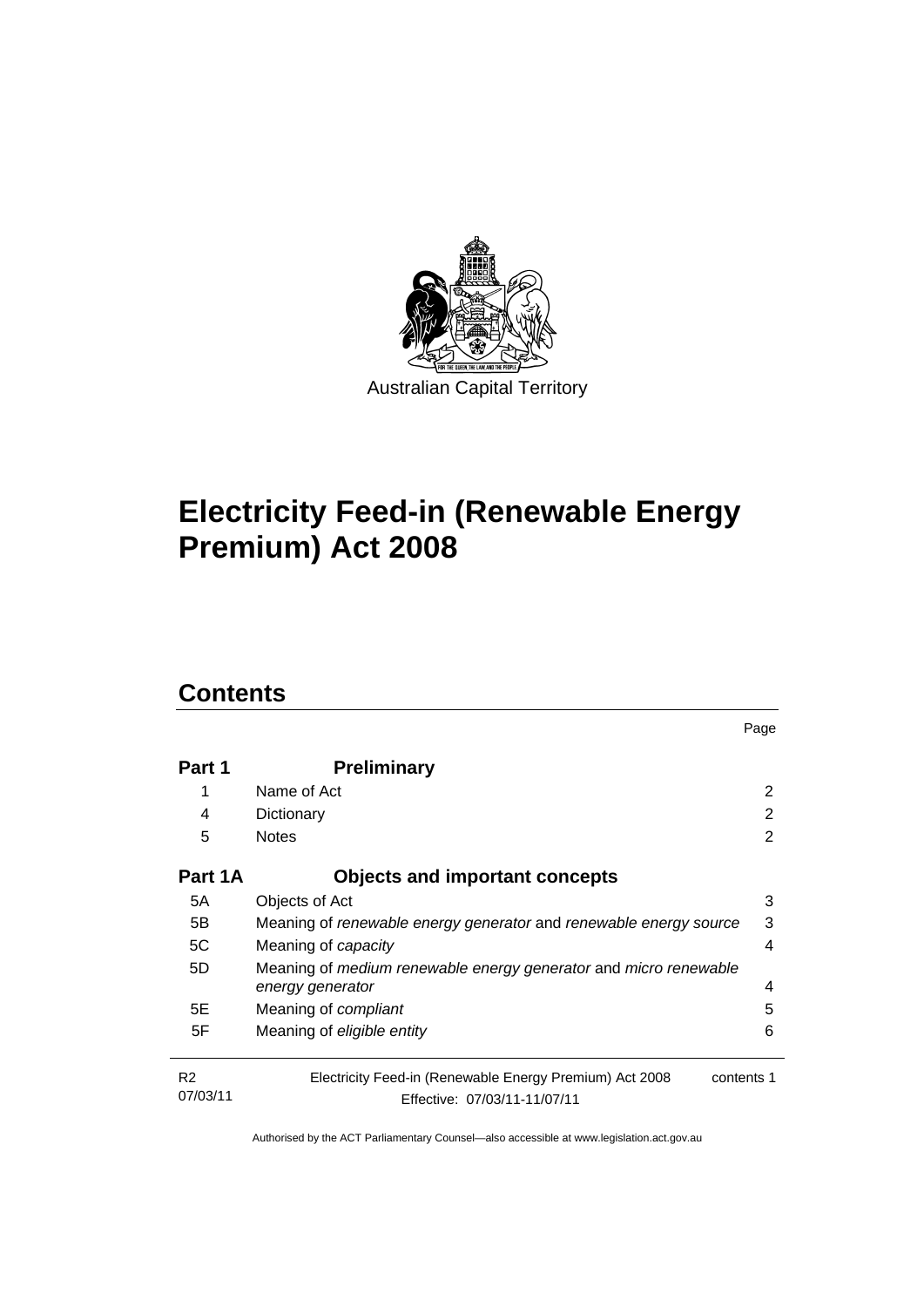|                   |                                                                 | Page |  |
|-------------------|-----------------------------------------------------------------|------|--|
| Part 2            | Renewable energy—supply to electricity<br>network               |      |  |
| 6                 | Feed-in from renewable energy generators to electricity network | 9    |  |
| 6A                | What is the normal cost of electricity?                         | 10   |  |
| $\overline{7}$    | Utility service                                                 | 10   |  |
| 8                 | Payment for electricity from renewable energy generators        | 10   |  |
| 8A                | Recovery of cost of renewable energy premium                    | 11   |  |
| 9                 | Determination of percentages                                    |      |  |
| Part 3            | Renewable energy premium-determination<br>of rate               |      |  |
| 10                | Determination of premium rate                                   | 12   |  |
| 11                | Premium rate-20 years                                           | 13   |  |
| Part 4            | <b>Miscellaneous</b>                                            |      |  |
| 12                | Regulation-making power                                         | 15   |  |
| 13                | Review of operation of Act                                      | 15   |  |
| <b>Dictionary</b> |                                                                 | 16   |  |
| <b>Endnotes</b>   |                                                                 |      |  |
| 1                 | About the endnotes                                              | 18   |  |
| 2                 | Abbreviation key                                                | 18   |  |
| 3                 | Legislation history                                             | 19   |  |
| 4                 | Amendment history                                               | 19   |  |
| 5                 | Earlier republications                                          | 21   |  |

| contents 2 | R <sub>2</sub>               |          |
|------------|------------------------------|----------|
|            | Effective: 07/03/11-11/07/11 | 07/03/11 |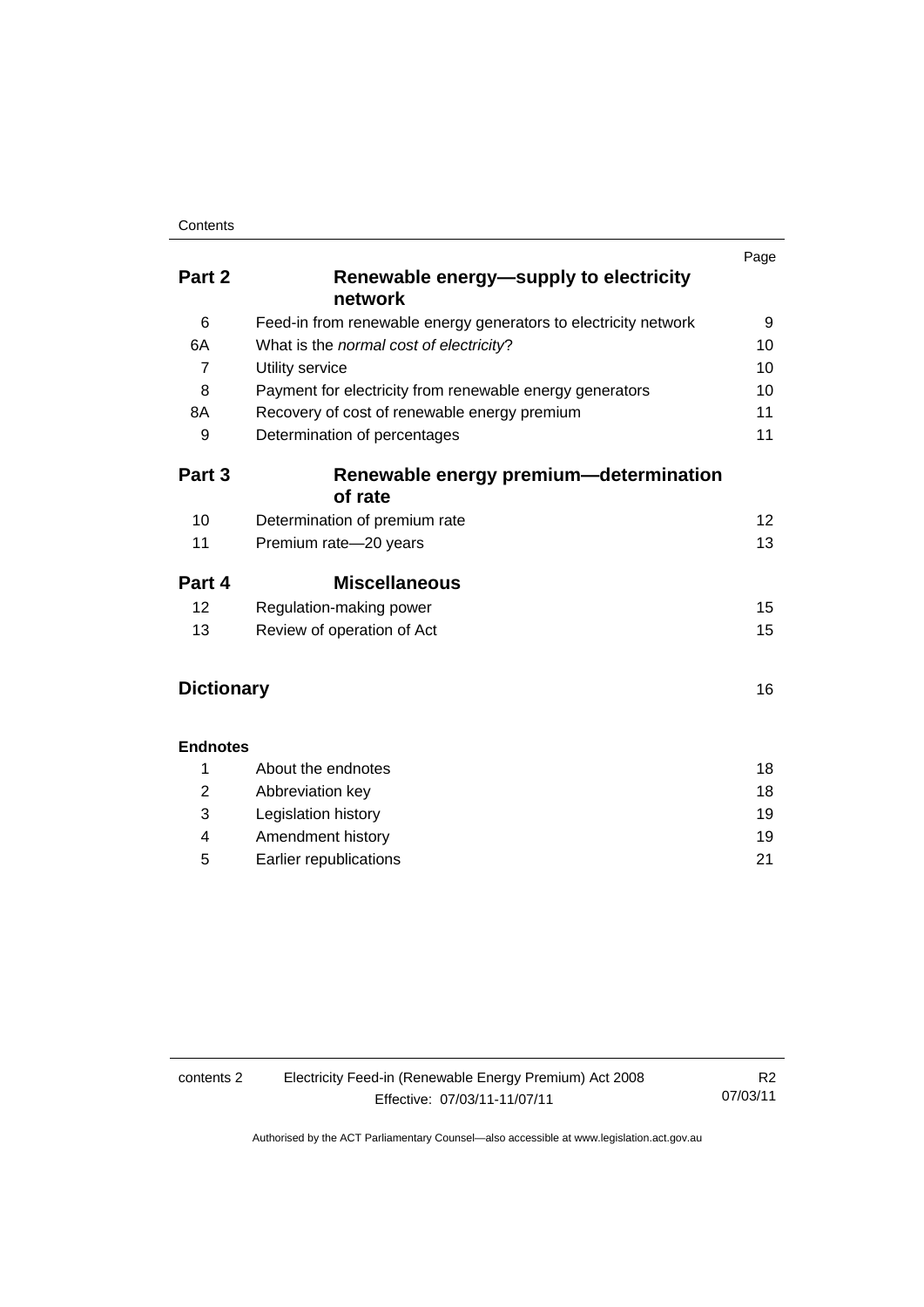

# **Electricity Feed-in (Renewable Energy Premium) Act 2008**

An Act about the supply of electricity from solar and other renewable energy sources to electricity distributors, and for other purposes

R2 07/03/11

Ī

page 1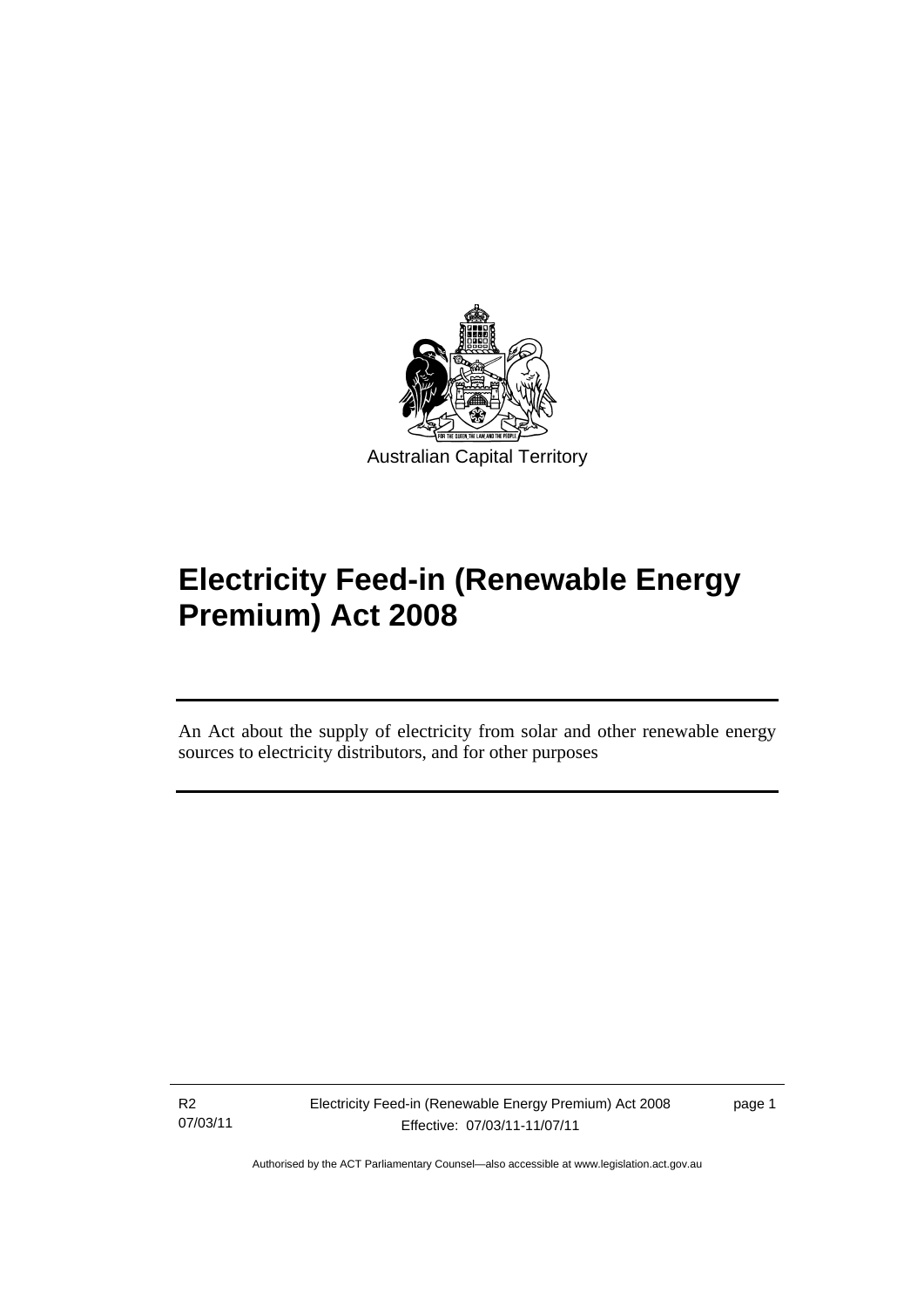### Part 1 **Preliminary**

Section 1

## <span id="page-5-0"></span>**Part 1** Preliminary

### <span id="page-5-1"></span>**1 Name of Act**

This Act is the *Electricity Feed-in (Renewable Energy Premium) Act 2008*.

### <span id="page-5-2"></span>**4 Dictionary**

The dictionary at the end of this Act is part of this Act.

*Note 1* The dictionary at the end of this Act defines certain terms used in this Act, and includes references (*signpost definitions*) to other terms defined elsewhere.

> For example, the signpost definition '*electricity distributor*—see the *Utilities Act 2000*, dictionary.' means that the term 'electricity distributor' is defined in that dictionary and the definition applies to this Act.

*Note 2* A definition in the dictionary (including a signpost definition) applies to the entire Act unless the definition, or another provision of the Act, provides otherwise or the contrary intention otherwise appears (see Legislation Act, s 155 and s 156 (1)).

### <span id="page-5-3"></span>**5 Notes**

A note included in this Act is explanatory and is not part of this Act.

*Note* See the Legislation Act, s 127 (1), (4) and (5) for the legal status of notes.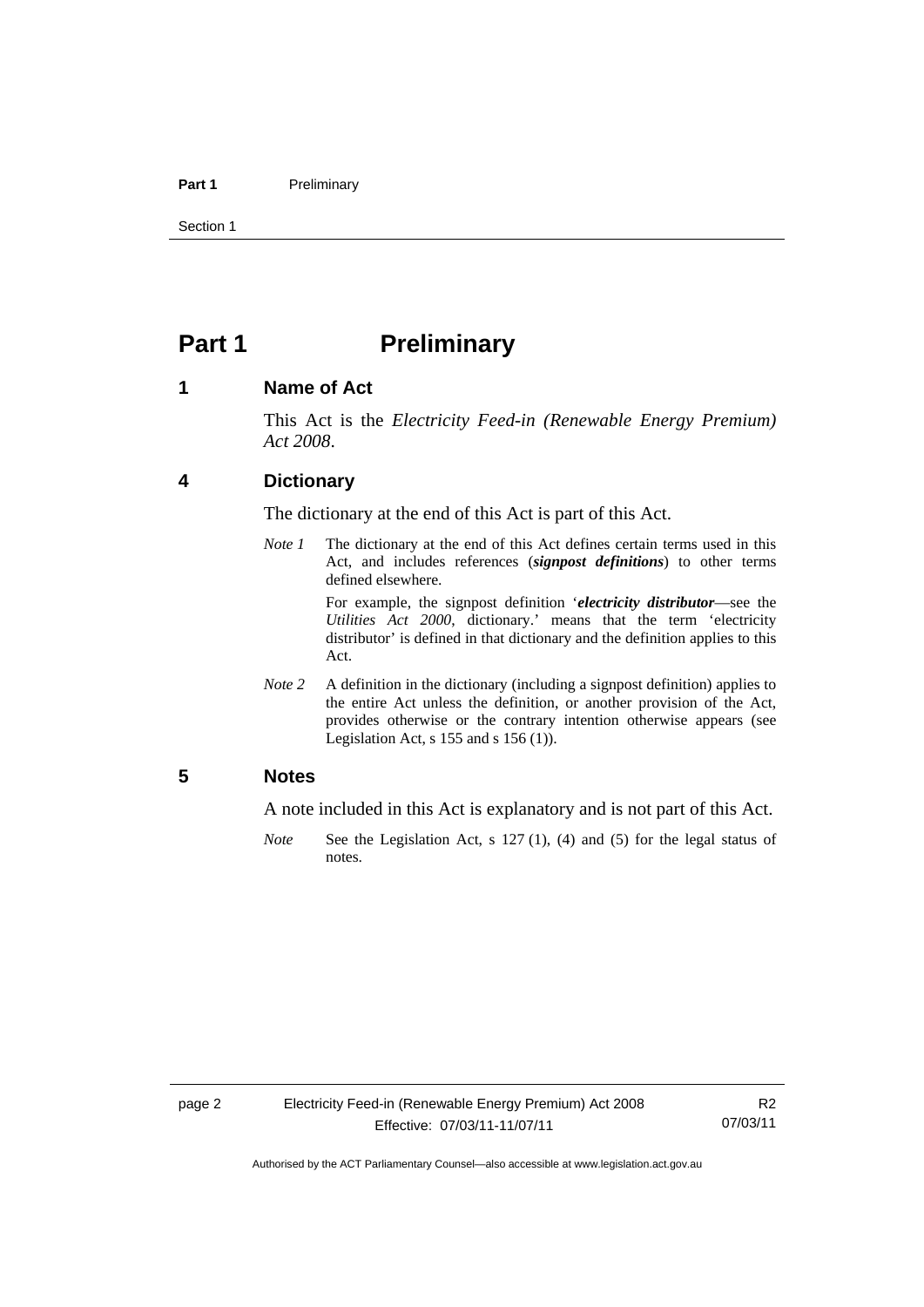## <span id="page-6-0"></span>**Part 1A Objects and important concepts**

### <span id="page-6-1"></span>**5A Objects of Act**

The objects of this Act are to—

- (a) promote the generation of electricity from renewable energy sources; and
- (b) reduce the ACT's contribution to human-induced climate change; and
- (c) diversify the ACT energy supply; and
- (d) reduce the ACT's vulnerability to long-term price volatility in relation to fossil fuels.

### <span id="page-6-2"></span>**5B Meaning of** *renewable energy generator* **and** *renewable energy source*

(1) In this Act:

*renewable energy generator* means an energy generator that generates electricity from a renewable energy source, and includes—

- (a) a micro renewable energy generator; and
- (b) a medium renewable energy generator.

*renewable energy source* means any of the following:

- (a) solar;
- (b) wind;
- (c) any other source determined by the Minister.
- (2) A determination is a disallowable instrument.
	- *Note* A disallowable instrument must be notified, and presented to the Legislative Assembly, under the Legislation Act.

R2 07/03/11 Electricity Feed-in (Renewable Energy Premium) Act 2008 Effective: 07/03/11-11/07/11 page 3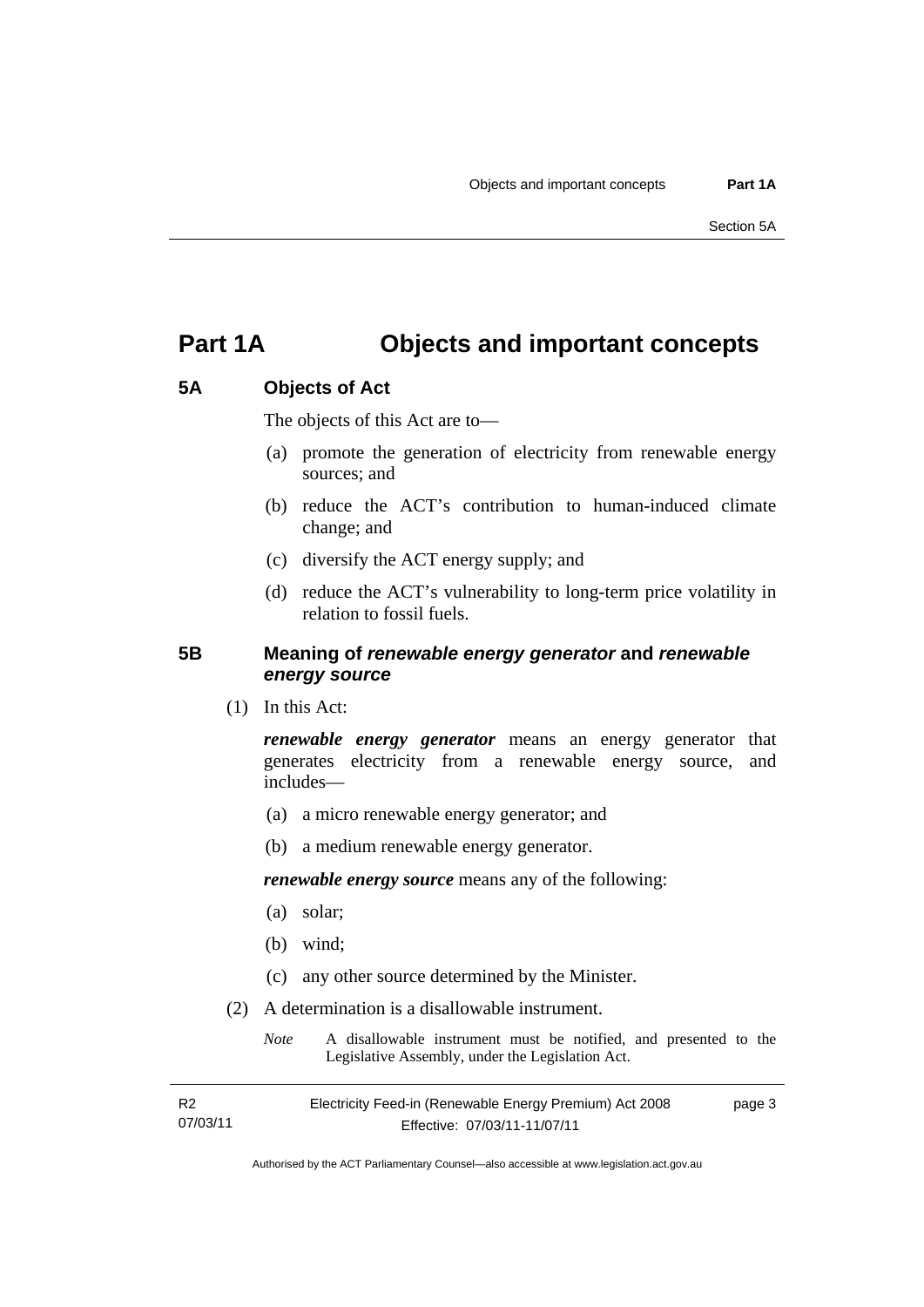Section 5C

### <span id="page-7-0"></span>**5C Meaning of** *capacity*

### (1) In this Act:

*capacity*, of a renewable energy generator, means—

- (a) if the generator is a solar photovoltaic generator—the rated power output of the panels of the generator; or
- (b) if the Minister determines a method for measuring the capacity of a generator under subsection (2)—the capacity measured by the determined method.
- (2) The Minister may determine the method for measuring the capacity of renewable energy generators.
	- *Note* Power to make a statutory instrument (including a regulation) includes power to make different provision for different categories (see Legislation Act, s 48).
- (3) A determination is a disallowable instrument.
	- *Note* A disallowable instrument must be notified, and presented to the Legislative Assembly, under the Legislation Act.

### <span id="page-7-1"></span>**5D Meaning of** *medium renewable energy generator* **and**  *micro renewable energy generator*

In this Act:

*medium renewable energy generator* means a renewable energy generator that has a total capacity more than 30kW but not more than 200kW.

*micro renewable energy generator* means a renewable energy generator that has a total capacity not more than 30kW.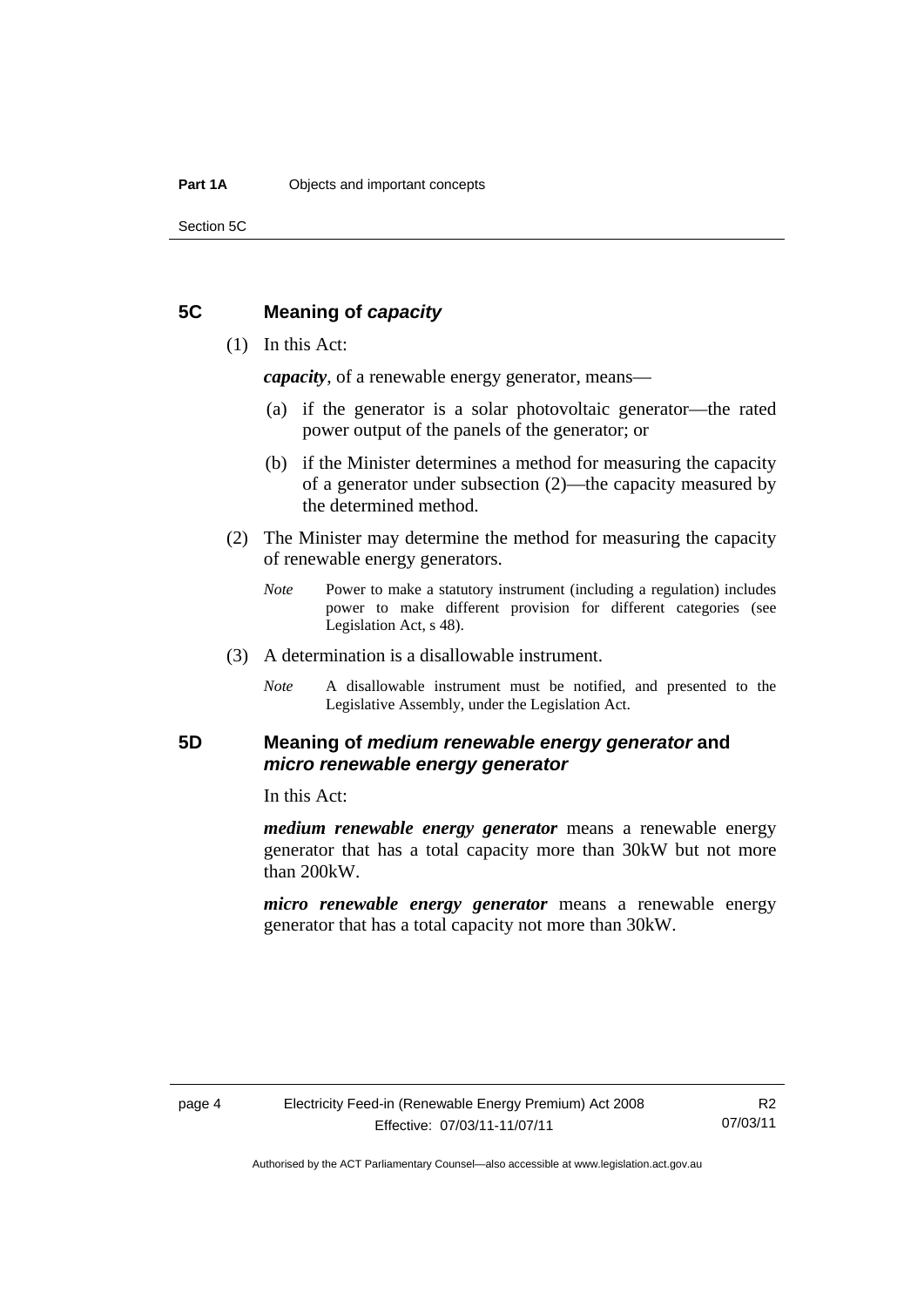### <span id="page-8-0"></span>**5E Meaning of** *compliant*

- (1) For this Act, a renewable energy generator is *compliant* if—
	- (a) the generator is installed on premises in the ACT; and
	- (b) when connected to the electricity distributor's network, it complies with the service and installation rules; and
	- (c) the total capacity of the generator, or the total capacity of all renewable energy generators installed on the premises, is not more than—
		- (i) 200kW; or
		- (ii) if the Minister determines another capacity under subsection (2)—the applicable determined capacity; and
	- (d) if the generator is a micro renewable generator—the generator is connected to the electricity distributor's network before the total capacity of all micro renewable energy generators connected to the network reaches—
		- (i) 15MW; or
		- (ii) if the Minister determines another capacity under subsection (3)—the determined capacity; and
	- (e) if the generator is a medium renewable generator—the generator is connected to the electricity distributor's network before the total capacity of all medium renewable energy generators connected to the network reaches—
		- (i) 15MW; or
		- (ii) if the Minister determines another capacity under subsection (3)—the determined capacity.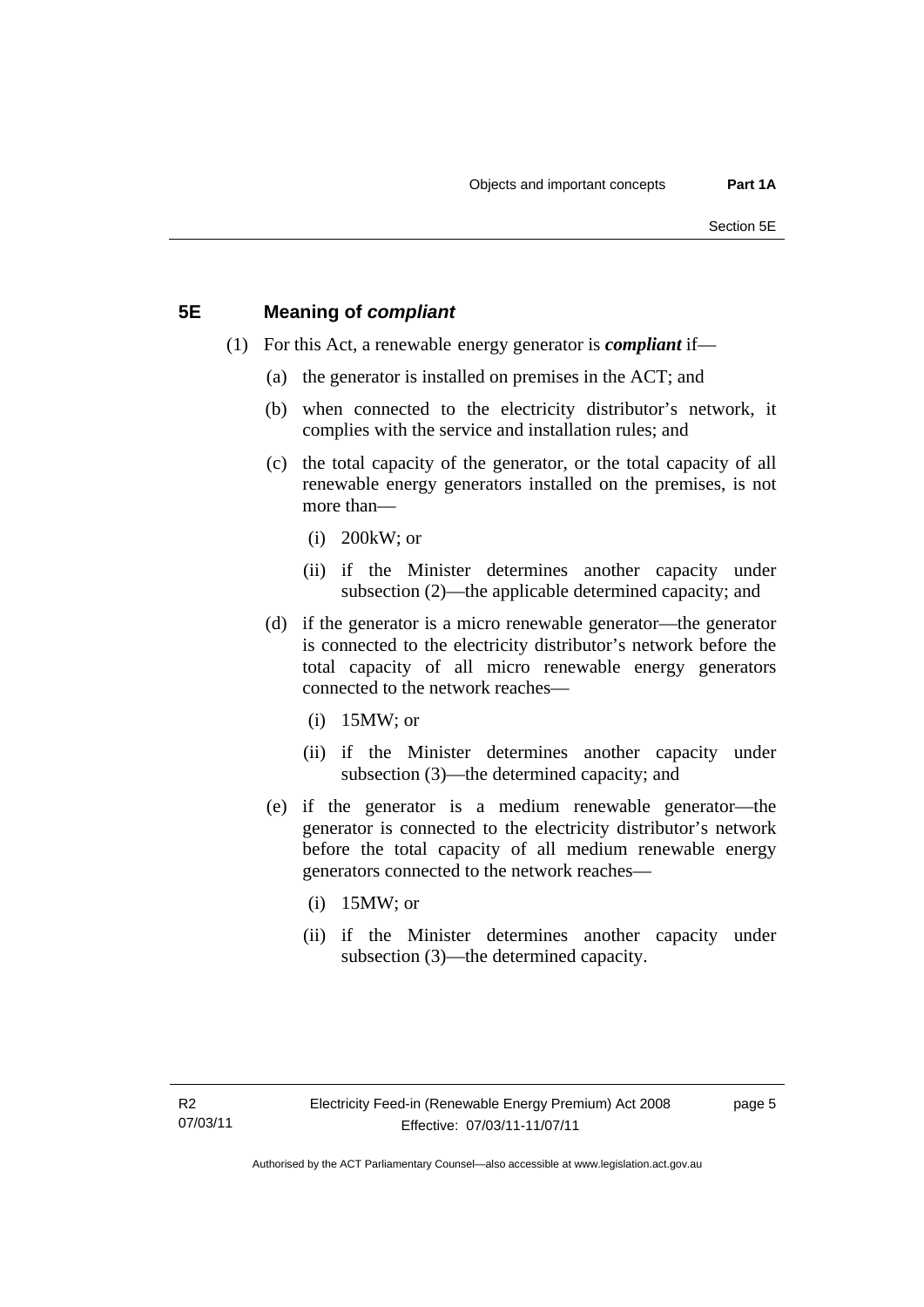Section 5F

- (2) The Minister may determine a total capacity for the following:
	- (a) micro renewable energy generators installed on premises;
	- (b) medium renewable energy generators installed on premises;
	- (c) all renewable energy generators installed on premises.
- (3) The Minister may determine the total capacity for all micro and medium renewable energy generators connected to the electricity distributor's network.
- (4) A determination is a disallowable instrument.
	- *Note* A disallowable instrument must be notified, and presented to the Legislative Assembly, under the Legislation Act.
- (5) In this section:

*service and installation rules* means the service and installation rules for connection to the electricity distribution network, as in force from time to time, made under a technical code, as in force from time to time, made under the *Utilities Act 2000*.

*Note* Technical codes made under the *Utilities Act 2000* are accessible at www.icrc.act.gov.au. The service and installation rules are accessible at www.actewagl.com.au.

### <span id="page-9-0"></span>**5F Meaning of** *eligible entity*

(1) In this Act:

*eligible entity*—

- (a) means—
	- (i) if an incorporated association owns the premises on which a compliant renewable energy generator is installed—the incorporated association; or
	- (ii) if a cooperative owns the premises on which a compliant renewable energy generator is installed—the cooperative; or

R2 07/03/11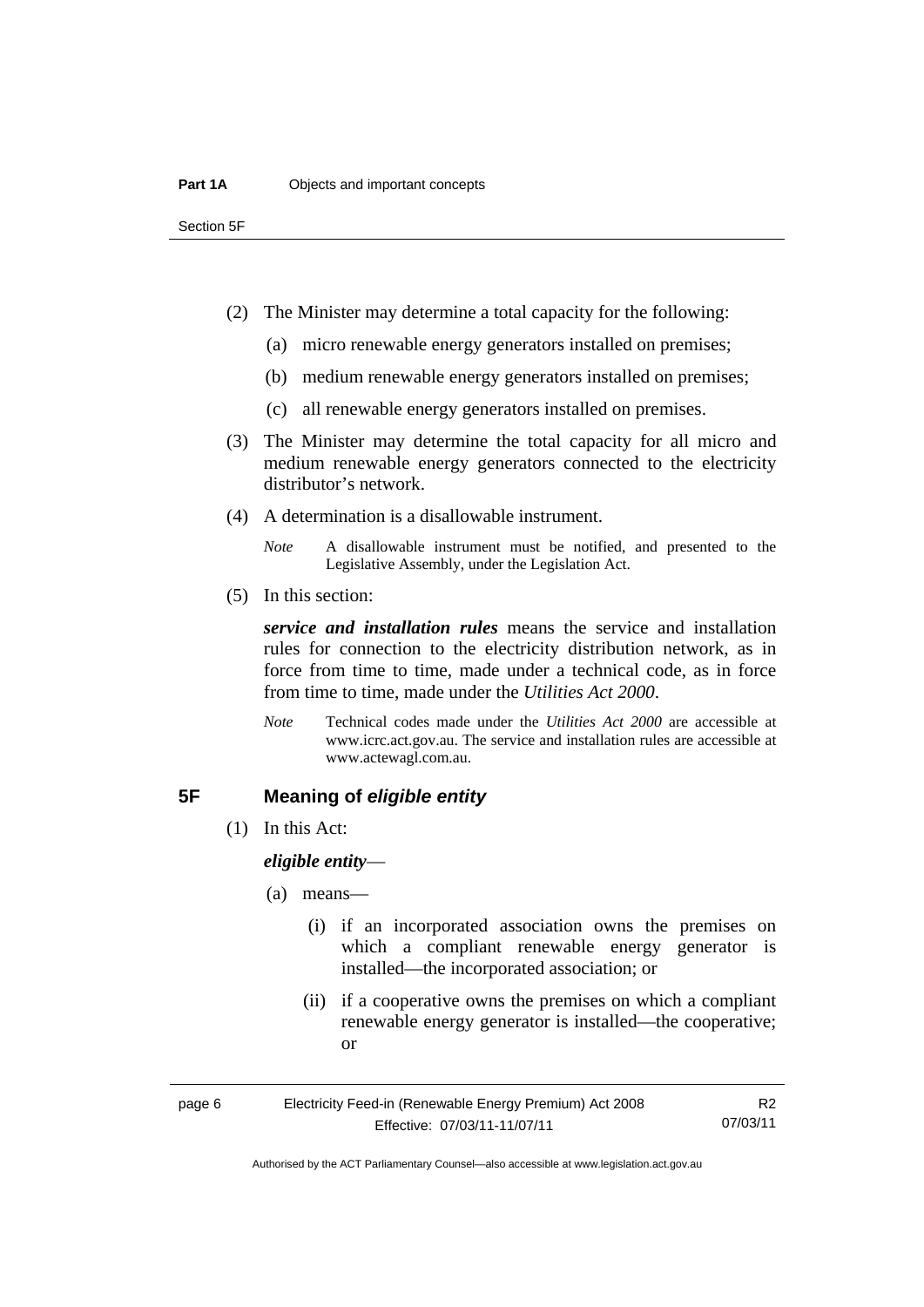- (iii) if a person owns commercial or retail premises on which a compliant renewable energy generator is installed—the person; or
- (iv) if a person (the *lessee*) leases premises, or a part of premises, to install or operate a compliant renewable energy generator—the lessee; or
- (v) in any other case—the occupier of premises on which a compliant renewable energy generator is installed; but
- (b) does not include—
	- (i) a territory agency; or
	- (ii) a territory-owned corporation; or
	- (iii) the Commonwealth or a Commonwealth authority; or
	- (iv) an entity determined by the Minister.
- (2) A determination is a disallowable instrument.
	- *Note* A disallowable instrument must be notified, and presented to the Legislative Assembly, under the Legislation Act.
- (3) In this section:

*commercial premises*—see the *Leases (Commercial and Retail) Act 2001*, section 7 (1).

*Commonwealth authority* means any of the following (other than an educational institution):

- (a) a corporation established for a public purpose under a Commonwealth Act;
- (b) a company in which a controlling interest is held by any 1 of the following, or by 2 or more of the following together:
	- (i) the Commonwealth;
	- (ii) a corporation mentioned in paragraph (a);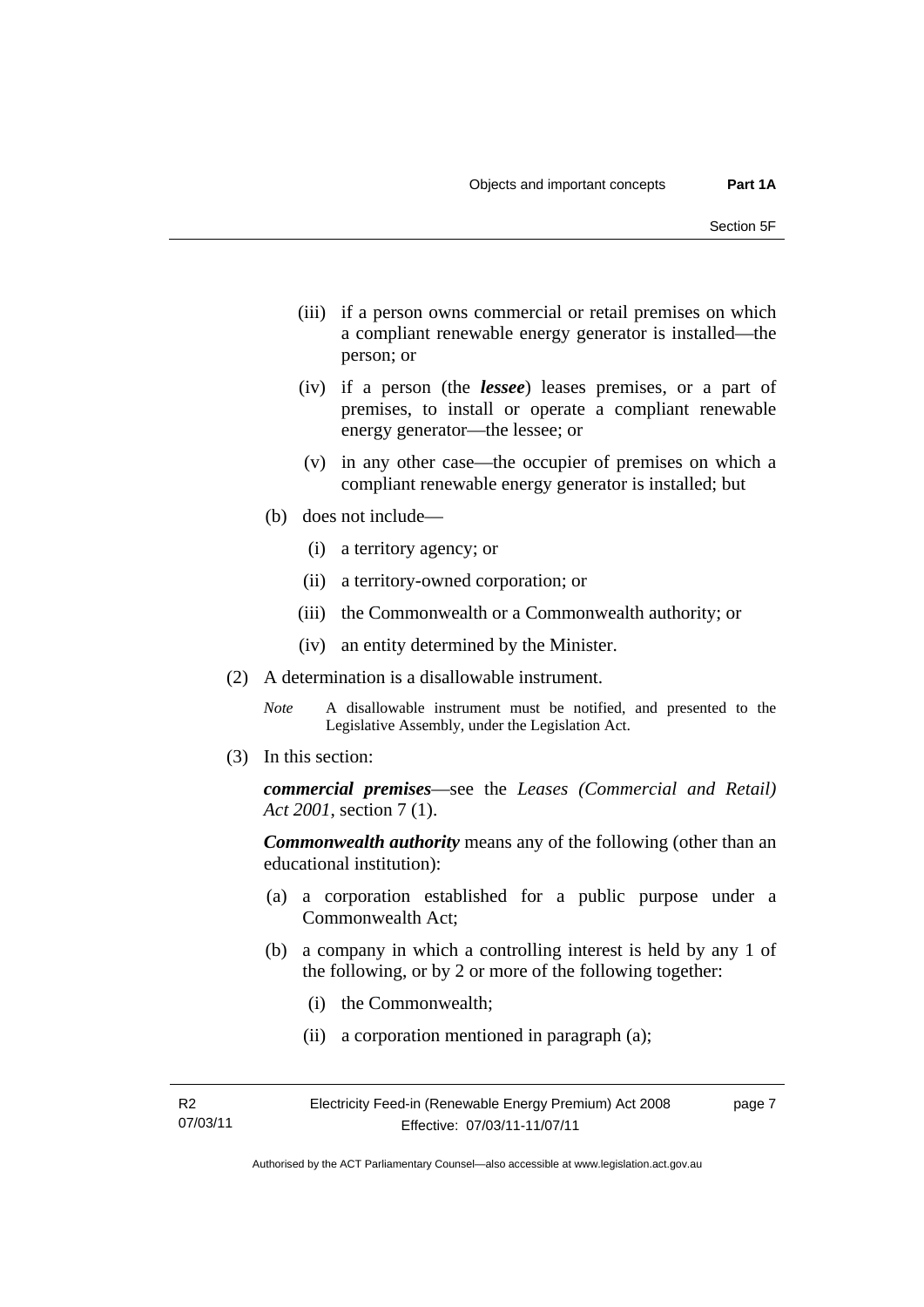Section 5F

(iii) an entity mentioned in subparagraph (i) or (ii).

*cooperative*—see the *Cooperatives Act 2002*, dictionary.

*educational institution* means—

- (a) a government school or school-related institution established under the *Education Act 2004*, section 20; or
- (b) a higher education provider; or
- (c) a university.

*higher education provider*—see the *Training and Tertiary Education Act 2003*, dictionary.

*incorporated association* means an association incorporated under the *Associations Incorporation Act 1991* or a law of another jurisdiction corresponding, or substantially corresponding, to that Act.

*retail premises*—see the *Leases (Commercial and Retail) Act 2001*, section 7 (2).

*territory agency* means any of the following (other than an educational institution):

- (a) the Territory;
- (b) a territory instrumentality, and any other corporation established for a public purpose under a territory law;
- (c) a company in which a controlling interest is held by any 1 of the following, or by 2 or more of the following together:
	- (i) the Territory;
	- (ii) a Minister;
	- (iii) a corporation mentioned in paragraph (b);
	- (iv) an entity mentioned in subparagraphs (i) to (iii).

R2 07/03/11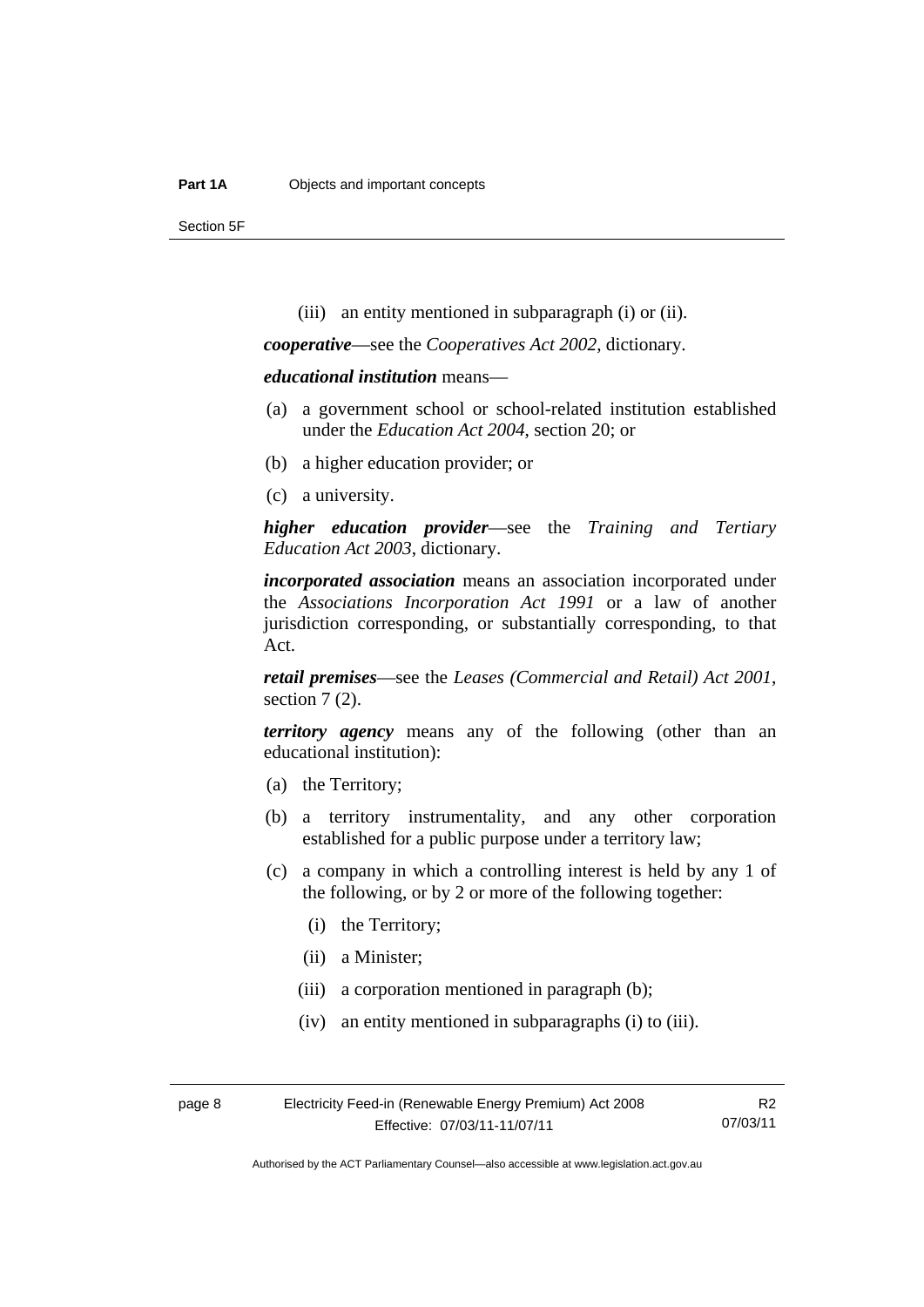# <span id="page-12-0"></span>**Part 2 Renewable energy—supply to electricity network**

### <span id="page-12-1"></span>**6 Feed-in from renewable energy generators to electricity network**

- (1) This section applies to—
	- (a) an electricity distributor licensed to distribute electricity through an electricity network; and
	- (b) an electricity supplier licensed to supply electricity from the network.
- (2) It is a condition of the electricity distributor's licence that the distributor must, on application by an eligible entity—
	- (a) connect a renewable energy generator to the distributor's network to enable electricity generated by the generator to be supplied to the network; and
	- (b) reimburse the utility that is the electricity supplier to the premises the difference between—
		- (i) the amount payable under subsection (3) for electricity generated by the generator to be supplied to the network; and
		- (ii) the normal cost of that electricity; and
	- (c) pass on to the eligible entity the additional metering costs in relation to electricity generated by the generator.
- (3) It is a condition of the electricity supplier's licence that the supplier must, on application by an eligible entity, pay the eligible entity, in accordance with section 8, for the total amount of electricity generated by the renewable energy generator on or after the day the application is made.

page 9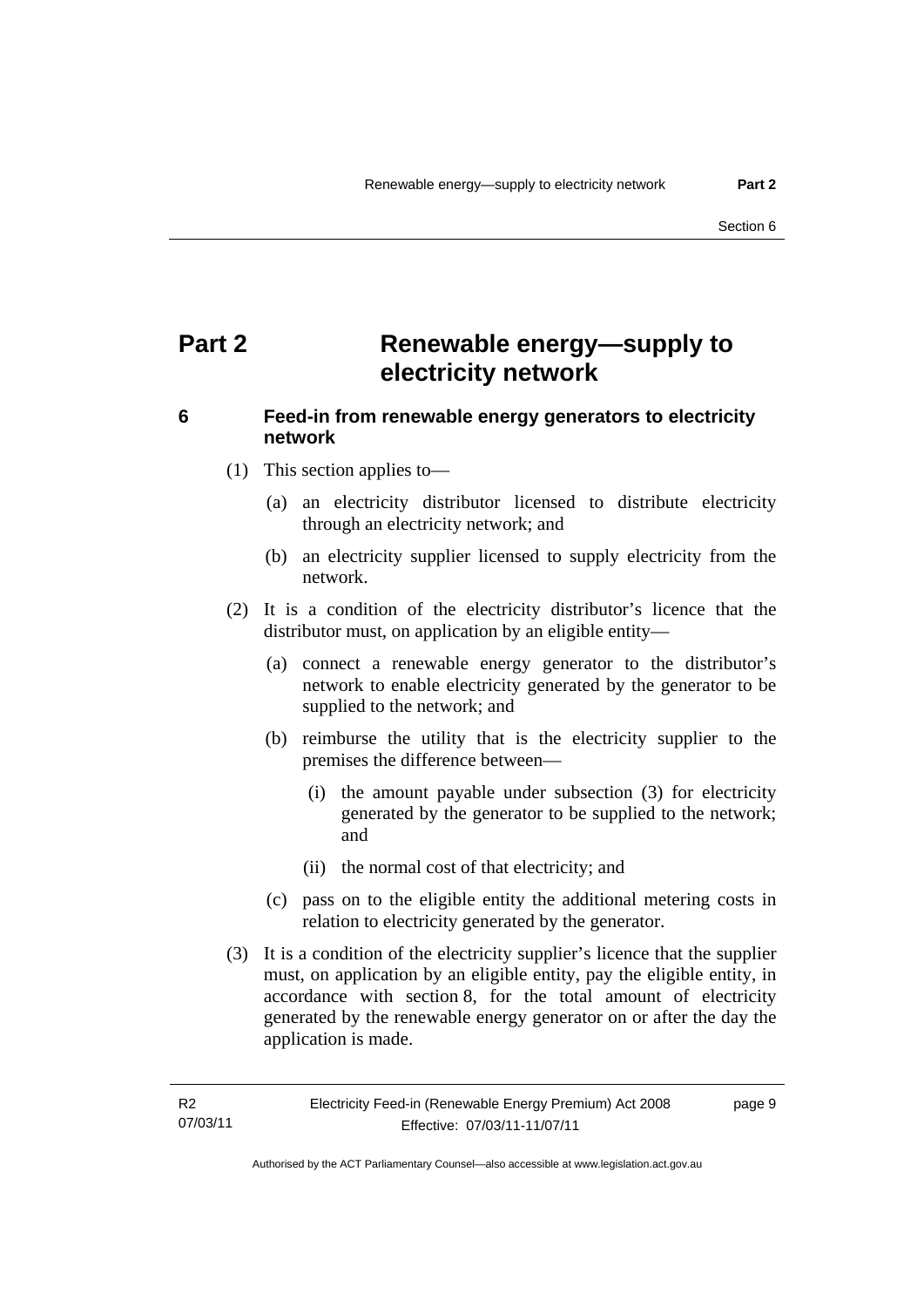Section 6A

### <span id="page-13-0"></span>**6A What is the** *normal cost of electricity***?**

- (1) The Minister may determine an amount to be the *normal cost of electricity* in relation to a period.
- (2) A determination is a notifiable instrument.

*Note* A notifiable instrument must be notified under the Legislation Act.

- (3) The Minister may make guidelines for a determination under this section.
- (4) A guideline is a disallowable instrument.
	- *Note* A disallowable instrument must be notified, and presented to the Legislative Assembly, under the Legislation Act.

### <span id="page-13-1"></span>**7 Utility service**

Each of the following is a utility service for the *Utilities Act 2000*:

- (a) the action required by a distributor under section  $6(2)$ ;
- (b) the action required by a supplier under section 6 (3).

### <span id="page-13-2"></span>**8 Payment for electricity from renewable energy generators**

- (1) For section 6 (3), payment must be at the following rate:
	- (a) for electricity generated by a micro renewable energy generator—
		- (i) 100% of the premium rate; or
		- (ii) if another percentage is determined under section 9 for this paragraph—that percentage of the premium rate;
	- (b) for electricity generated by a medium renewable energy generator—
		- (i) 75% of the premium rate; or
		- (ii) if another percentage is determined under section 9 for this paragraph—that percentage of the premium rate.

| page 10 | Electricity Feed-in (Renewable Energy Premium) Act 2008 |          |  |
|---------|---------------------------------------------------------|----------|--|
|         | Effective: 07/03/11-11/07/11                            | 07/03/11 |  |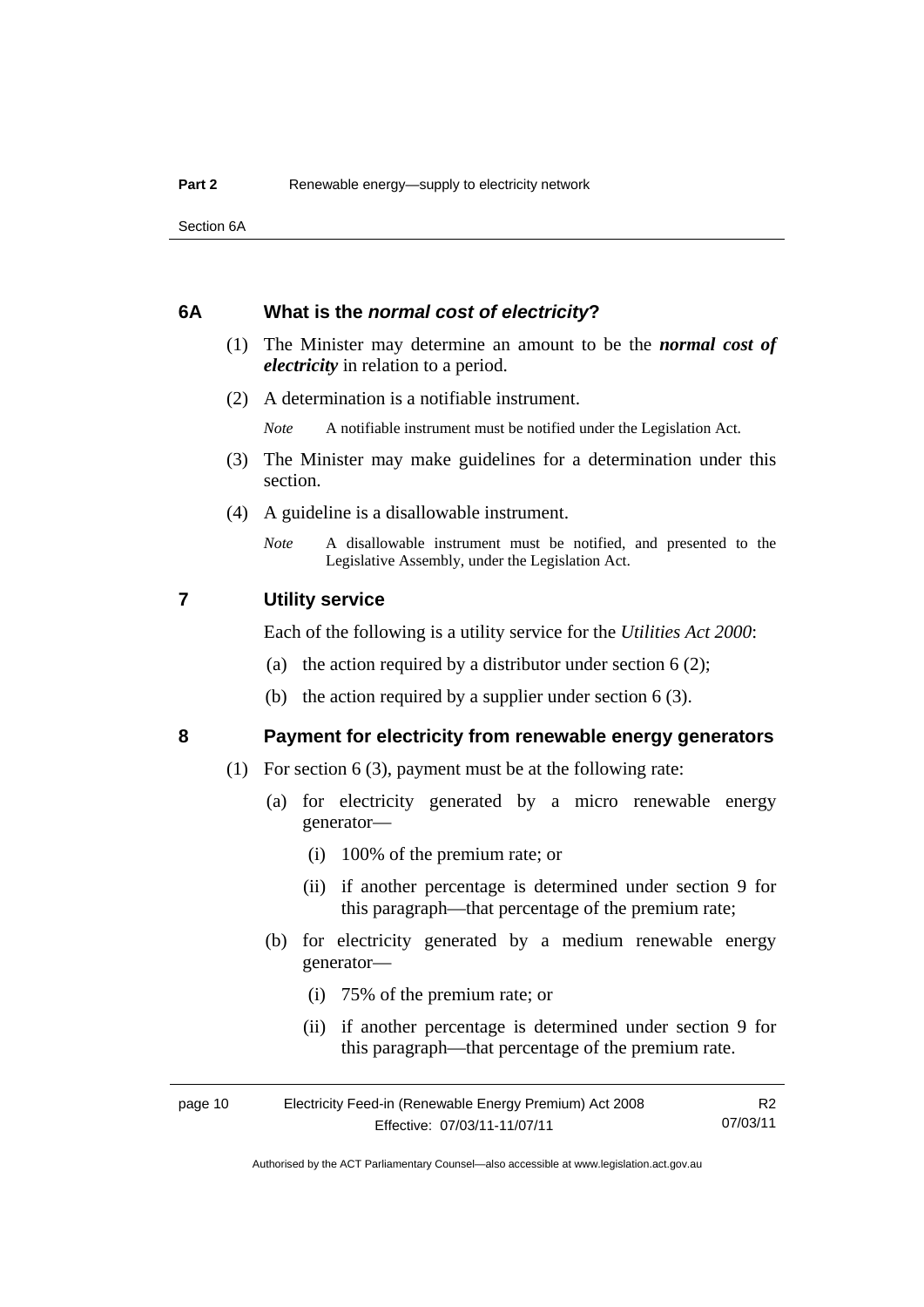(2) Payment must be made to the eligible entity quarterly in arrears for the total amount of electricity generated by the generator.

### <span id="page-14-0"></span>**8A Recovery of cost of renewable energy premium**

- (1) This section applies if a supplier of electricity services imposes a recovery of costs on electricity consumers to recover the cost of a renewable energy premium payable to an eligible entity under this Act.
- (2) The recovery of costs must be imposed on an electricity consumer in a way that is in proportion to the amount of electricity used by the consumer.

### <span id="page-14-1"></span>**9 Determination of percentages**

- (1) The Minister may determine percentages for section 8 (Payment for electricity from renewable energy generators).
- (2) A determination is a disallowable instrument.
	- *Note* A disallowable instrument must be notified, and presented to the Legislative Assembly, under the Legislation Act.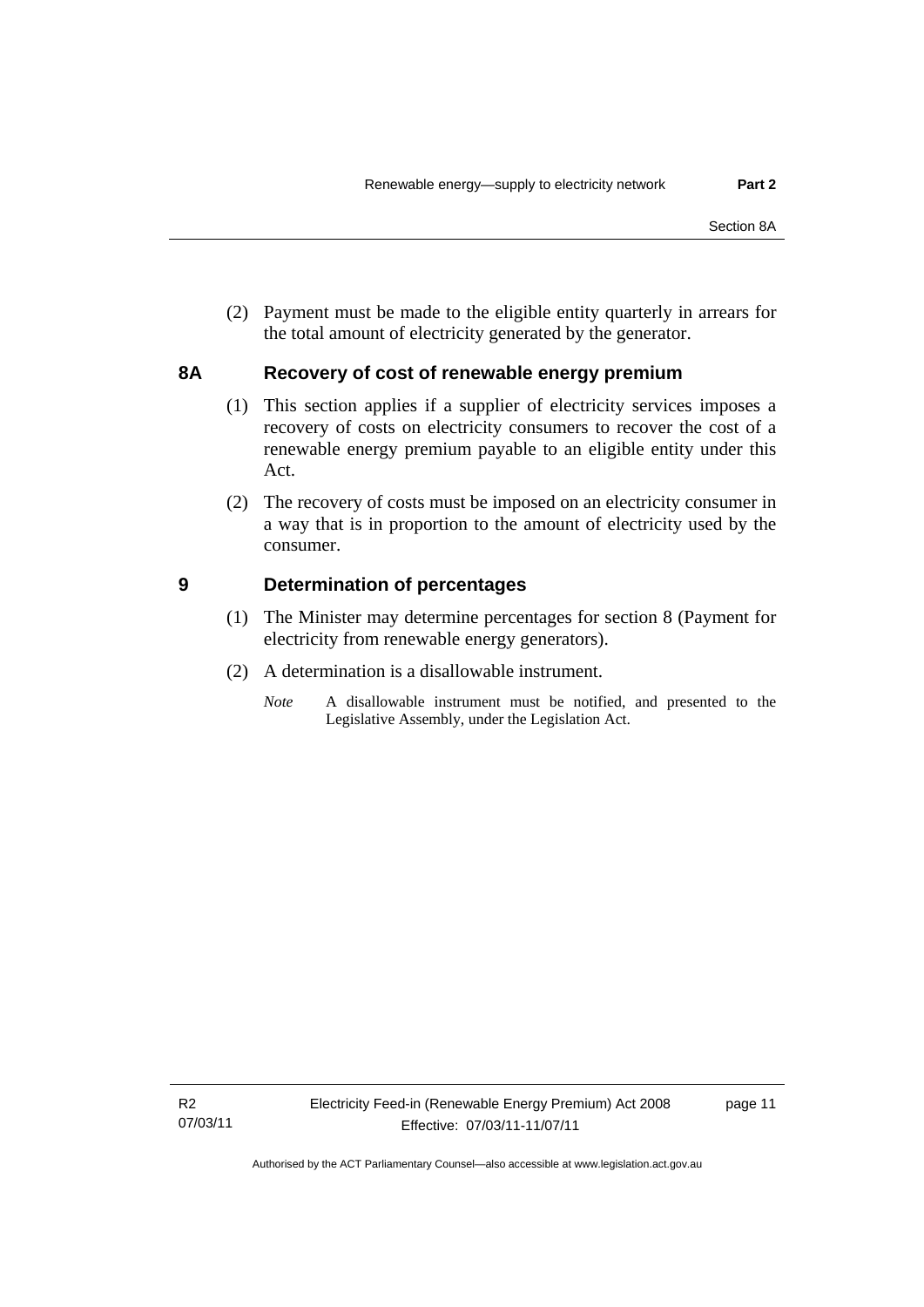# <span id="page-15-0"></span>**Part 3 Renewable energy premium determination of rate**

### <span id="page-15-1"></span>**10 Determination of premium rate**

- (1) For each financial year, the Minister must, not later than 3 months before the financial year, determine the premium rate for amounts payable by an electricity supplier under section 6 (Feed-in from renewable energy generators to electricity network) during the year.
- (2) A determination is a disallowable instrument.
	- *Note* A disallowable instrument must be notified, and presented to the Legislative Assembly, under the Legislation Act.
- (3) In making a determination, the Minister—
	- (a) must seek the advice of the Independent Competition and Regulatory Commission to assist the Minister to determine the premium rate; and
	- (b) must give priority to the following:
		- (i) the desirability of costs under this Act impacting equitably on all electricity users;
		- (ii) the need to encourage the generation of electricity from renewable sources;
		- (iii) the need to reduce emissions from greenhouse gases;
		- (iv) the need to reduce the likely effects of climate change;
		- (v) the desirability of eligible entities being able to recoup investment on renewable energy generators within a reasonable time; and

R2 07/03/11

Authorised by the ACT Parliamentary Counsel—also accessible at www.legislation.act.gov.au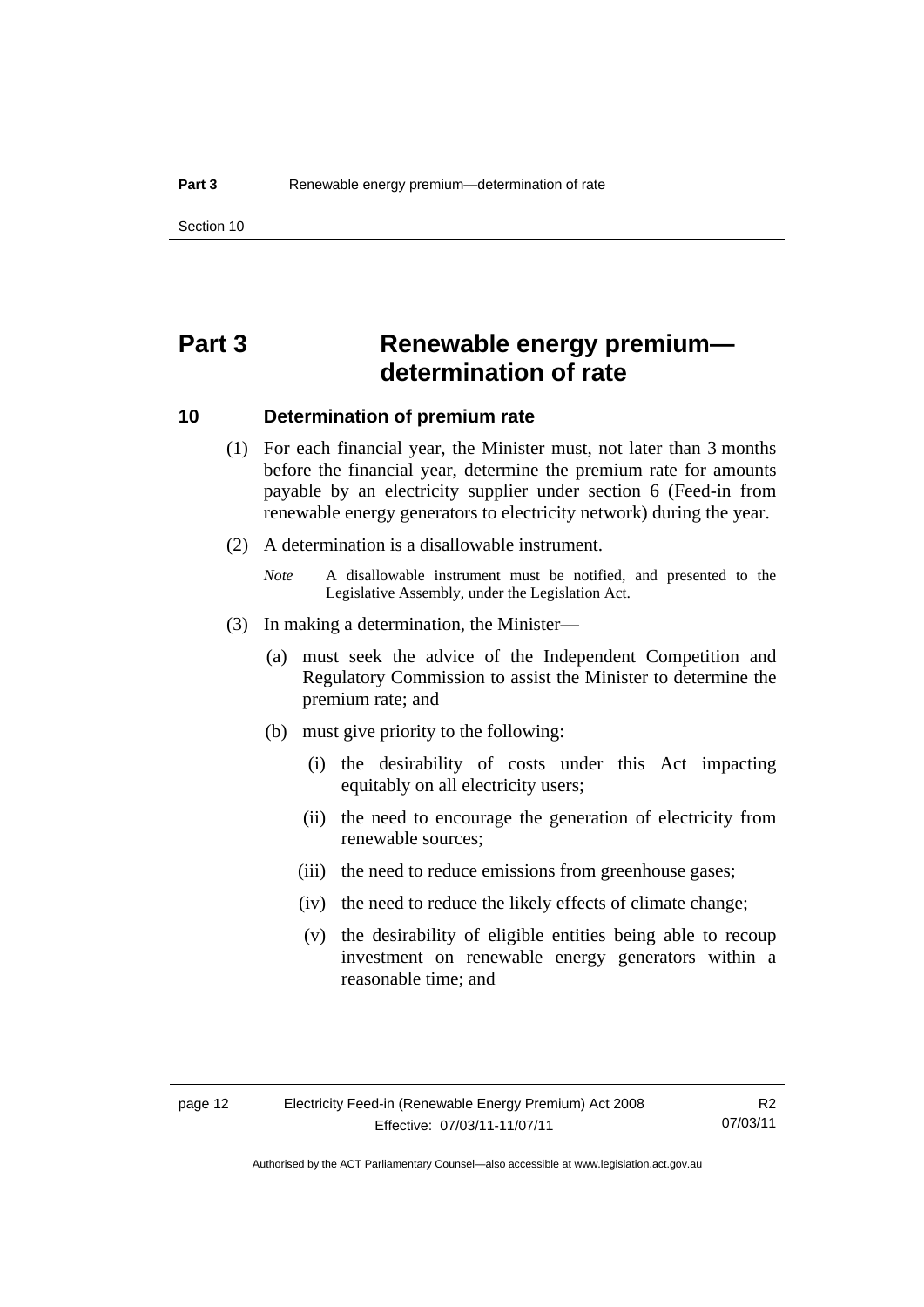- (c) must have regard to the following:
	- (i) the amounts payable under this Act by an electricity distributor;
	- (ii) the amounts payable under this Act by an electricity supplier;
	- (iii) any additional metering costs passed on to an eligible entity because of section 6 (2) (c);
	- (iv) any advice received from the Independent Competition and Regulatory Commission in response to a request under paragraph (a);
	- (v) anything else the Minister considers relevant.
- (4) If the Minister receives any advice requested under subsection (3) (a), the Minister must—
	- (a) present a copy of the advice to the Legislative Assembly within 3 sitting days after receiving the advice; and
	- (b) give a copy of the advice to each member of the Legislative Assembly—
		- (i) at least 14 days before the Minister makes the determination; but
		- (ii) within 30 days after receiving the advice.

### <span id="page-16-0"></span>**11 Premium rate—20 years**

(1) The premium rate for the financial year in which a renewable energy generator is connected to a distributor's network applies, if the generator remains connected to the network, in relation to electricity generated by the generator during the 20 years after the date of the connection.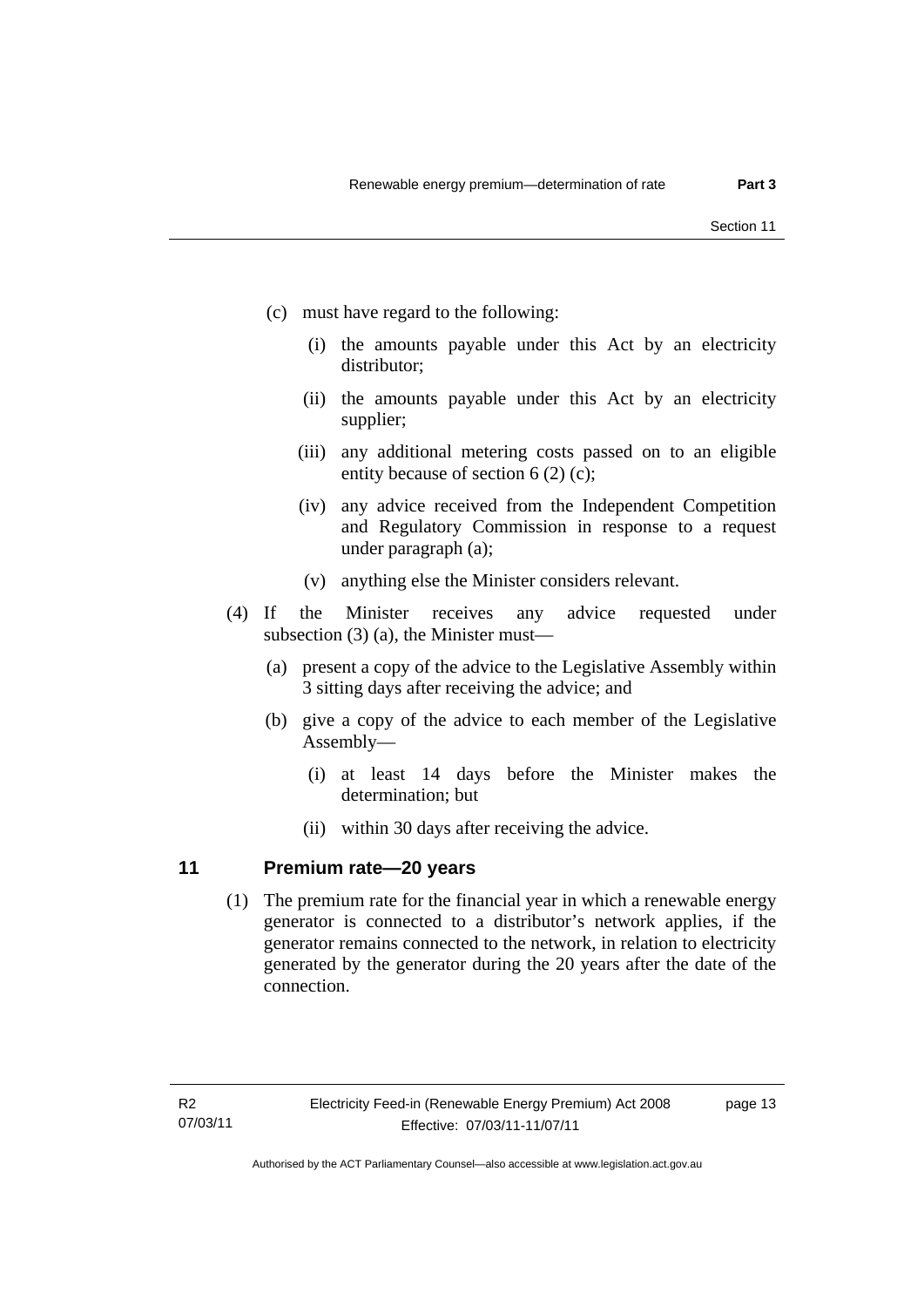Section 11

- (2) For subsection (1), a generator is taken to remain connected to the network—
	- (a) during any temporary interruption to the connection for repair or maintenance work or relocation of the connection or generator at the same premises; or
	- (b) if the generator is transferred with the premises to another person who is an eligible entity in relation to the premises; or
	- (c) if the generator is transferred to other premises in relation to which the eligible entity is also an eligible entity.

page 14 Electricity Feed-in (Renewable Energy Premium) Act 2008 Effective: 07/03/11-11/07/11

R2 07/03/11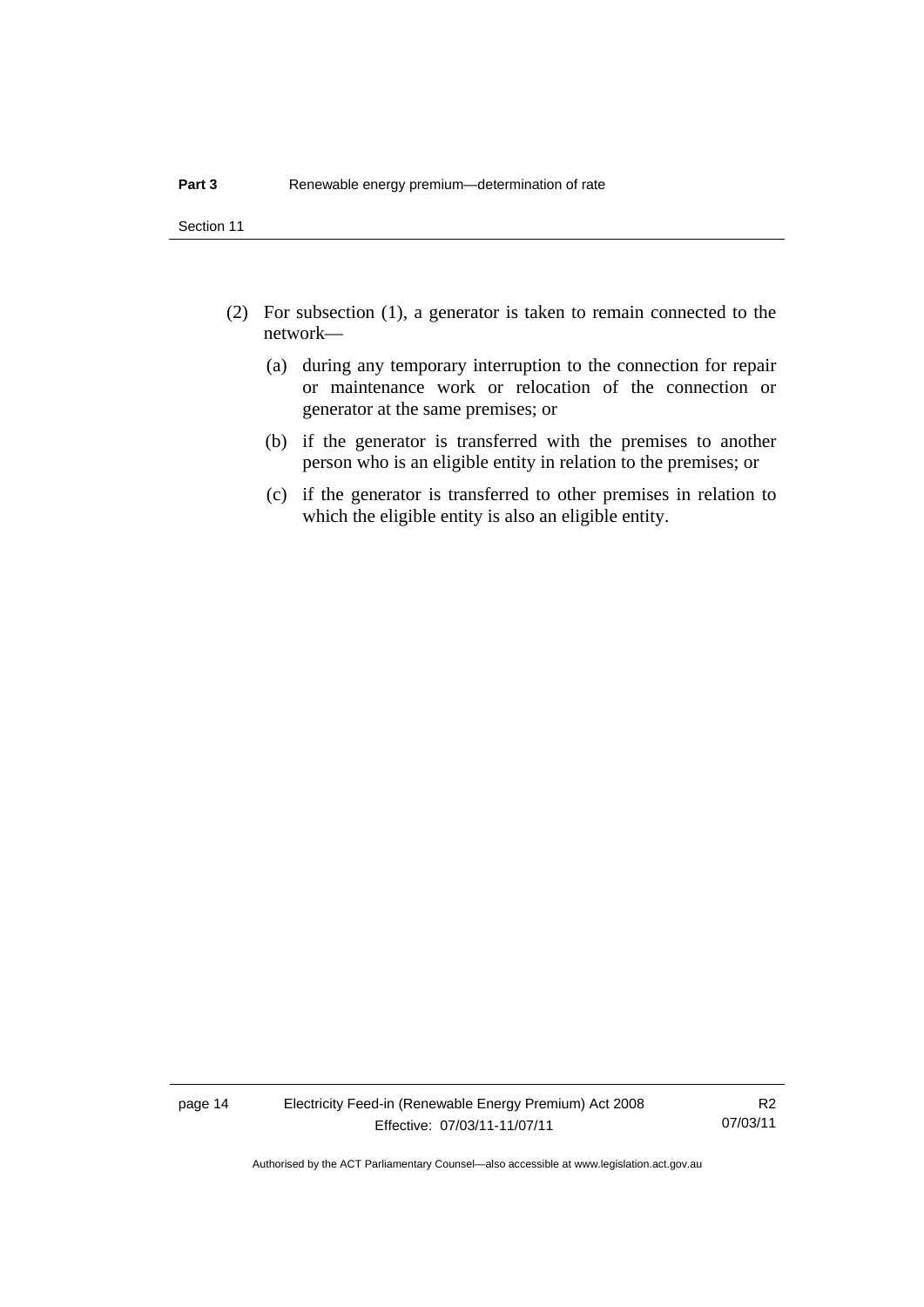## <span id="page-18-0"></span>**Part 4 Miscellaneous**

### <span id="page-18-1"></span>**12 Regulation-making power**

- (1) The Executive may make regulations for this Act.
	- *Note* **Regulations** must be notified, and presented to the Legislative Assembly, under the Legislation Act.
- (2) A regulation may make provision in relation to notices to be placed at premises where a renewable energy generator is located.
- (3) A regulation may create offences and fix maximum penalties of not more than 10 penalty units for the offences.

### <span id="page-18-2"></span>**13 Review of operation of Act**

- (1) The Minister must review the operation of this Act at least once every 5 years (a *review period*) after the day this Act commences.
- (2) The review must include a consideration of the impact of costs under this Act on electricity users and, in particular, whether the impacts are equitable.
- (3) The Minister must present a copy of the report of the review for a review period to the Legislative Assembly not later than 6 months after the end of the review period.

page 15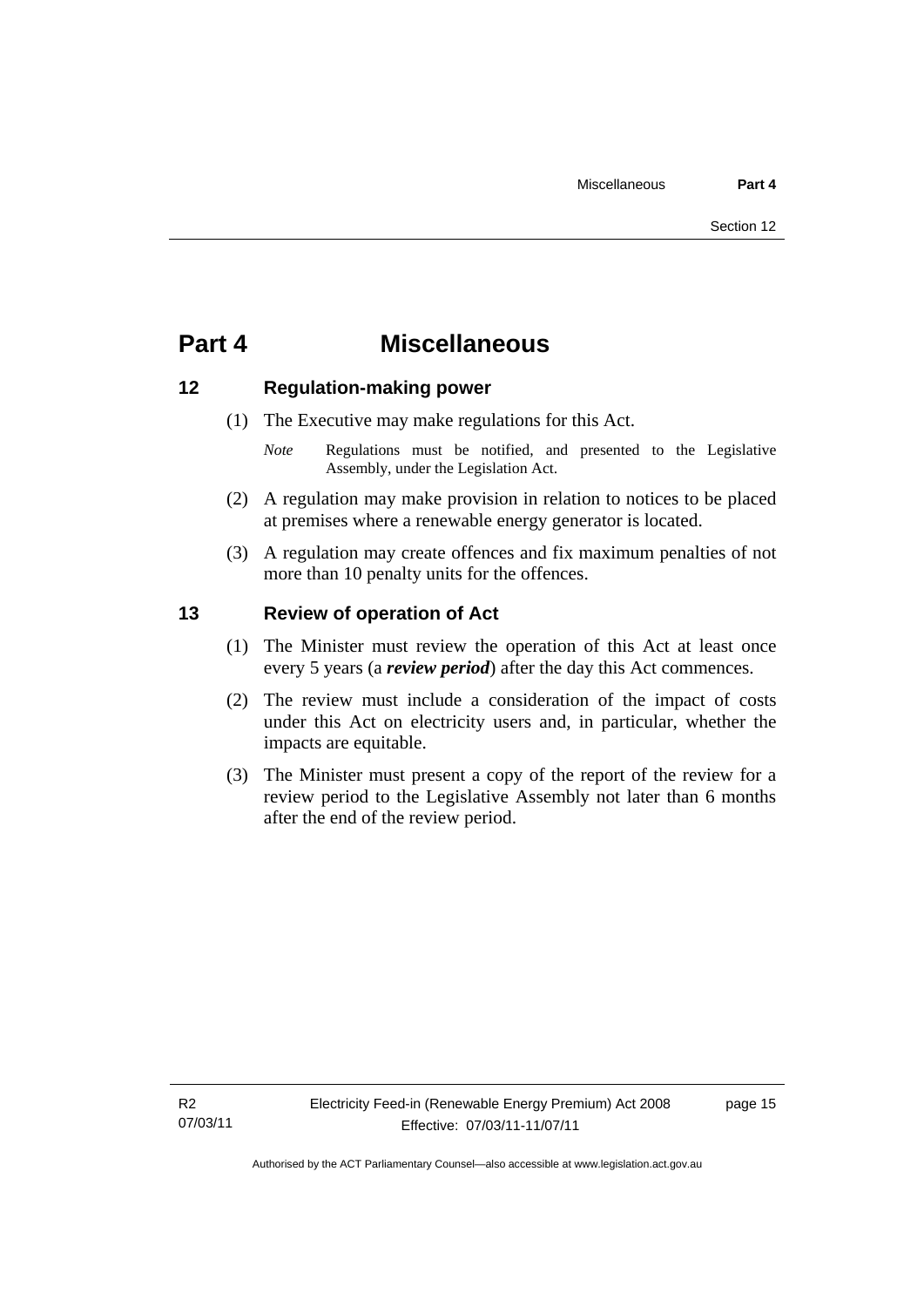# <span id="page-19-0"></span>**Dictionary**

(see  $s$  4)

*Note 1* The Legislation Act contains definitions and other provisions relevant to this Act.

*Note 2* For example, the Legislation Act, dict, pt 1, defines the following terms:

- disallowable instrument (see s 9)
- Executive
- Minister (see s 162)
- quarter
- regulation
- under.

*additional metering costs*, in relation to electricity generated by a renewable energy generator connected to an electricity network, means metering costs associated with the electricity that are in addition to metering costs for which the distributor is responsible under the rules under the National Electricity (ACT) Law.

*capacity*, of a renewable energy generator—see section 5C.

*compliant*—see section 5E.

*customer*—see the *Utilities Act 2000*, section 17.

*electricity distributor*—see the *Utilities Act 2000*, dictionary.

*electricity network*—see the *Utilities Act 2000*, section 7.

*electricity supplier***—**see the *Utilities Act 2000*, dictionary.

*medium renewable energy generator*—see section 5D.

*micro renewable energy generator*—see section 5D.

*National Electricity (ACT) Law* means the provisions applying in the ACT because of the *Electricity (National Scheme) Act 1997*, section 5.

*normal cost of electricity*—see section 6A.

| page 16 | Electricity Feed-in (Renewable Energy Premium) Act 2008 | R <sub>2</sub> |
|---------|---------------------------------------------------------|----------------|
|         | Effective: 07/03/11-11/07/11                            | 07/03/11       |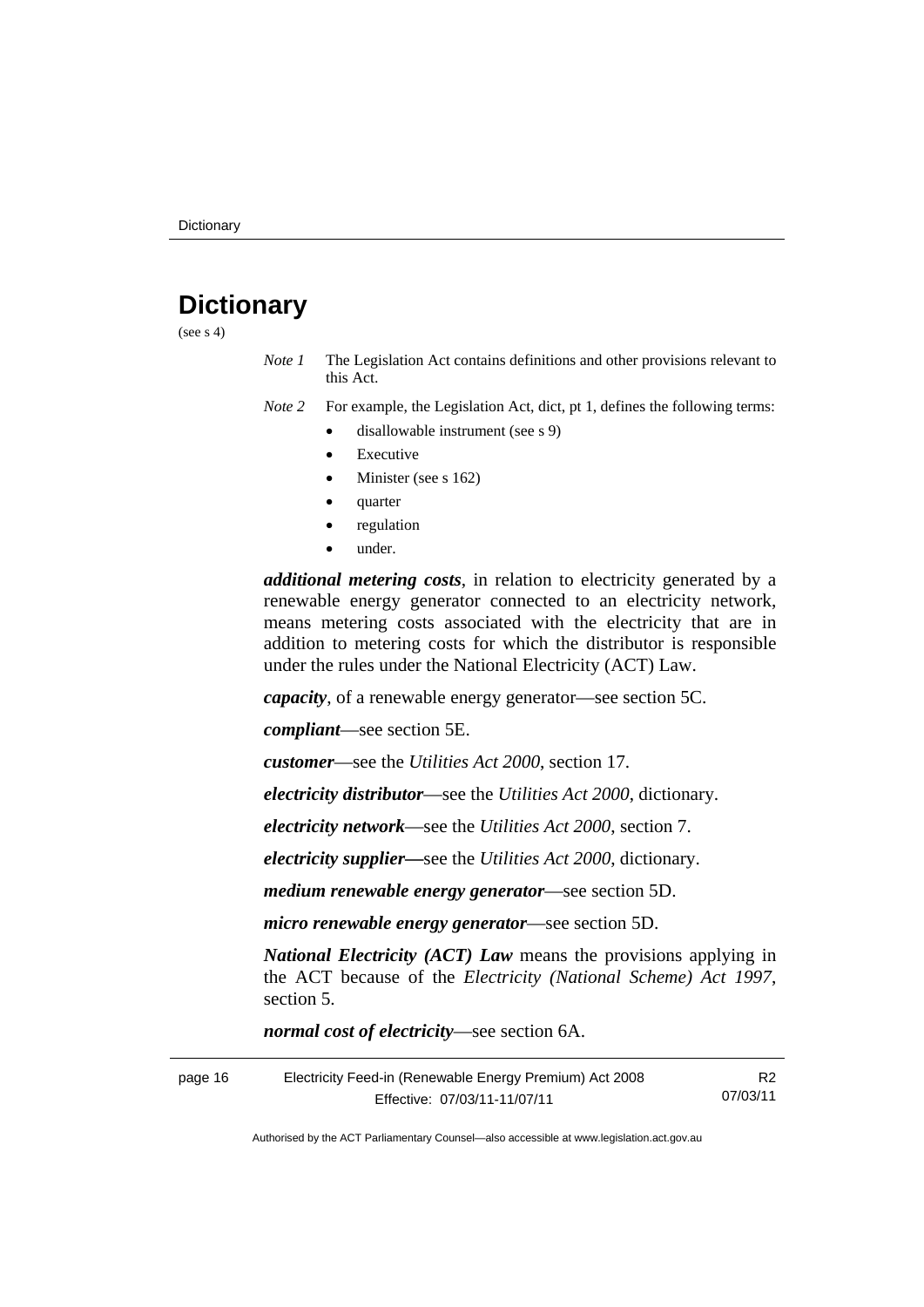*occupier*, for premises, means the retail electricity customer for the premises.

*premium rate*, for electricity supplied from a renewable energy generator to an electricity distributor's network, means the premium rate determined under section 10 for the first financial year in which both—

- (a) the generator is connected to the network to enable electricity generated by the generator to be supplied to the network; and
- (b) the eligible entity for the generator makes the application for payment mentioned in section 6 (3).

*renewable energy generator*—see section 5B.

*renewable energy source*—see section 5B.

*utility***—**see the *Utilities Act 2000*, dictionary.

R2 07/03/11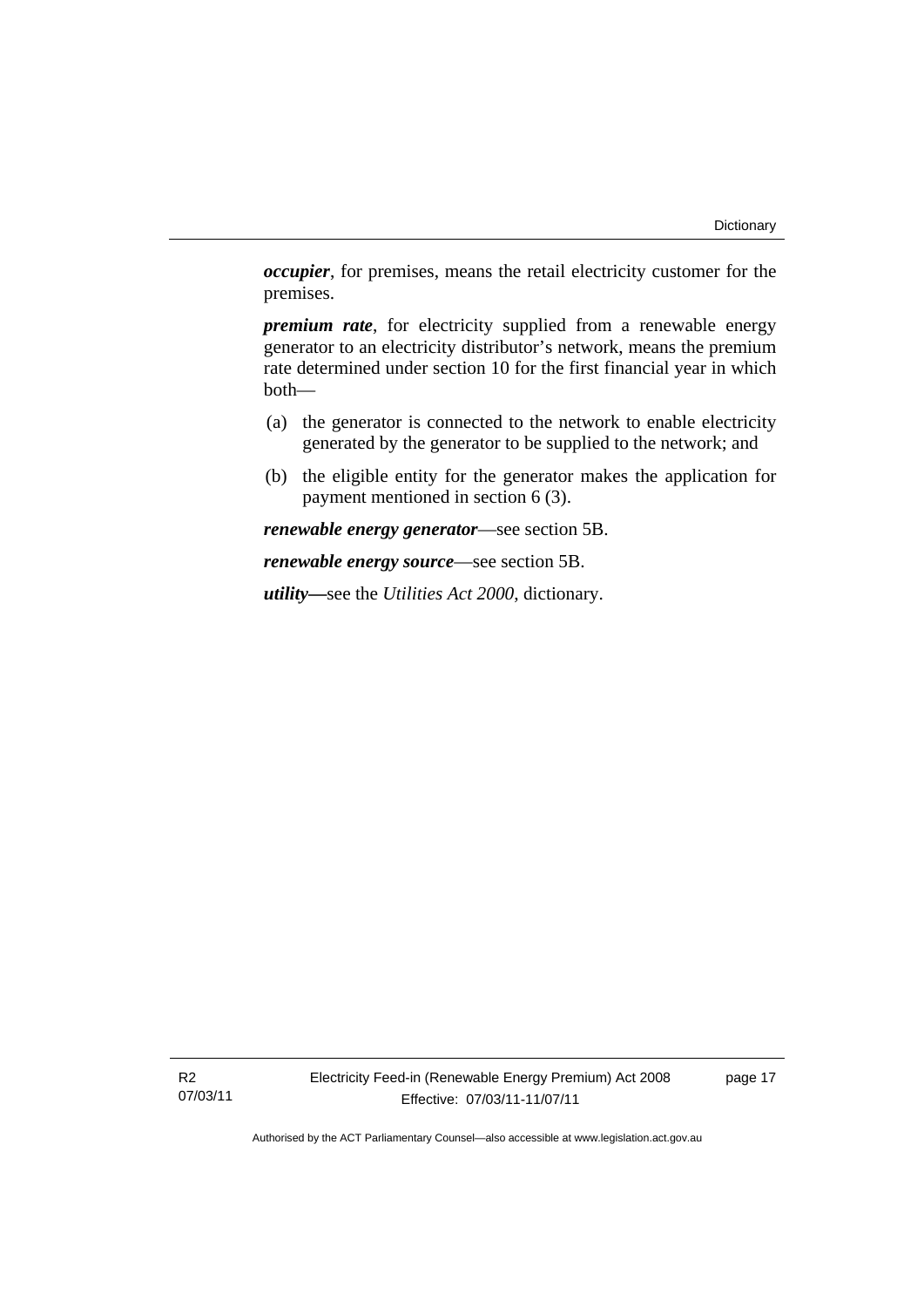1 About the endnotes

### <span id="page-21-0"></span>**Endnotes**

### **1 About the endnotes**

Amending and modifying laws are annotated in the legislation history and the amendment history. Current modifications are not included in the republished law but are set out in the endnotes.

Not all editorial amendments made under the *Legislation Act 2001*, part 11.3 are annotated in the amendment history. Full details of any amendments can be obtained from the Parliamentary Counsel's Office.

Uncommenced amending laws and expiries are listed in the legislation history and the amendment history. These details are underlined. Uncommenced provisions and amendments are not included in the republished law but are set out in the last endnote.

If all the provisions of the law have been renumbered, a table of renumbered provisions gives details of previous and current numbering.

The endnotes also include a table of earlier republications.

### <span id="page-21-2"></span>**2 Abbreviation key**

page 18 Electricity Feed-in (Renewable Energy Premium) Act 2008 Effective: 07/03/11-11/07/11

R2 07/03/11

<span id="page-21-1"></span>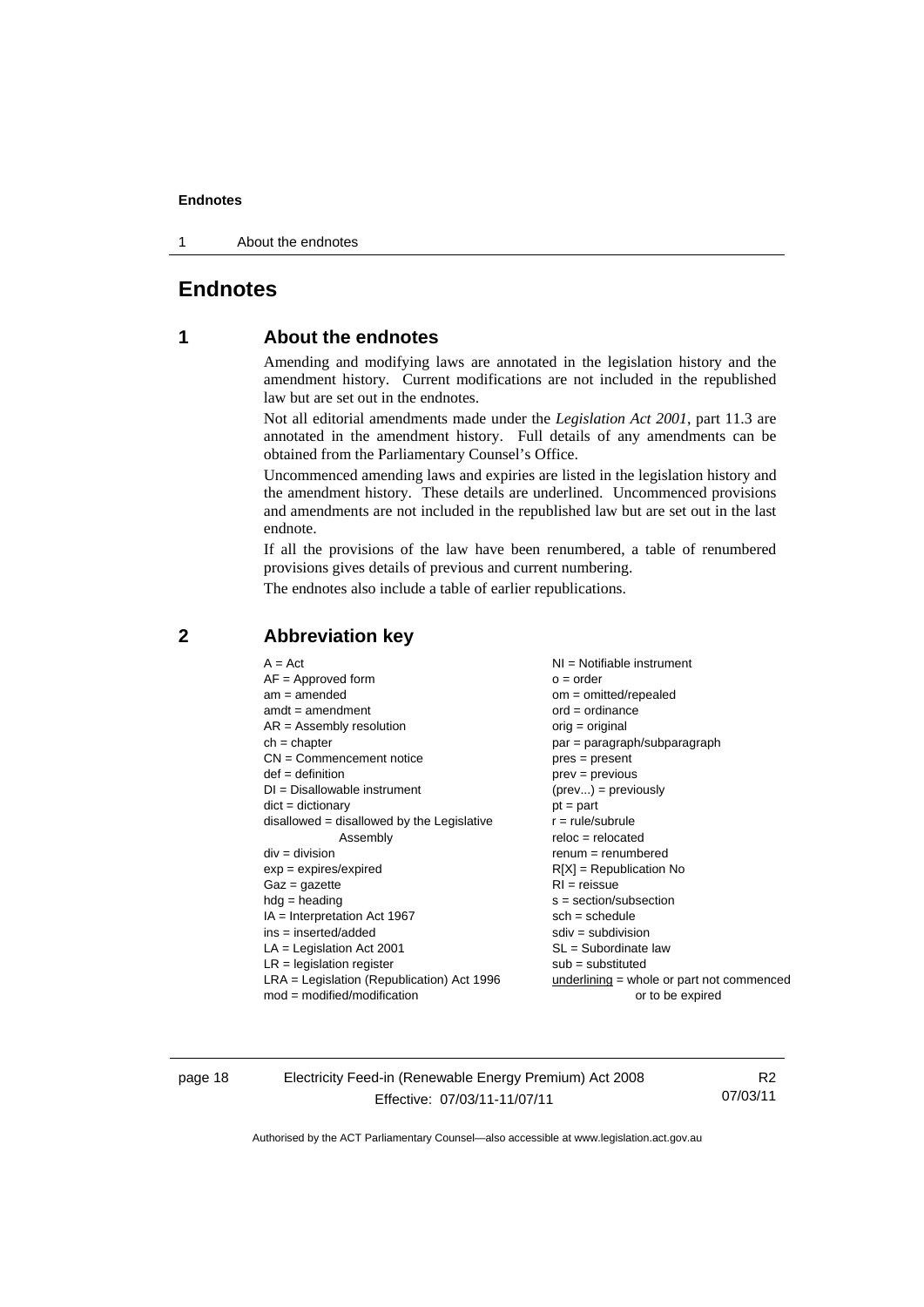### <span id="page-22-0"></span>**3 Legislation history**

### **Electricity Feed-in (Renewable Energy Premium) Act 2008 A2008-21**  notified LR 9 July 2008

s 1, s 2 commenced 9 July 2008 (LA s 75 (1))

remainder commenced 1 March 2009 (s 2 and CN2009-5)

as amended by

### **Electricity Feed-in (Renewable Energy Premium) Amendment Act 2009 A2009-8**

notified LR 2 March 2009

s 1, s 2 taken to have commenced 1 March 2009 (LA s 75 (2)) remainder taken to have commenced 1 March 2009 (s 2 and see A2008-21)

### **Electricity Feed-in (Renewable Energy Premium) Amendment Act 2011 A2011-6**

notified LR 24 February 2011 s 1, s 2 commenced 24 February 2011 (LA s 75 (1)) remainder commenced 7 March 2011 (s 2 and CN2011-3)

### <span id="page-22-1"></span>**4 Amendment history**

**Commencement**  s 2 om LA s 89 (4) **Objects of Act**  s 3 om A2009-8 s 4 **Objects and important concepts**  pt 1A hdg ins A2009-8 s 5 **Objects of Act**  s 5A ins A2009-8 s 5 **Meaning of** *renewable energy generator* **and** *renewable energy source* s 5B ins A2009-8 s 5 sub A2011-6 s 4 **Meaning of** *capacity*

s 5C ins A2009-8 s 5 sub A2011-6 s 4

R2 07/03/11 Electricity Feed-in (Renewable Energy Premium) Act 2008 Effective: 07/03/11-11/07/11

page 19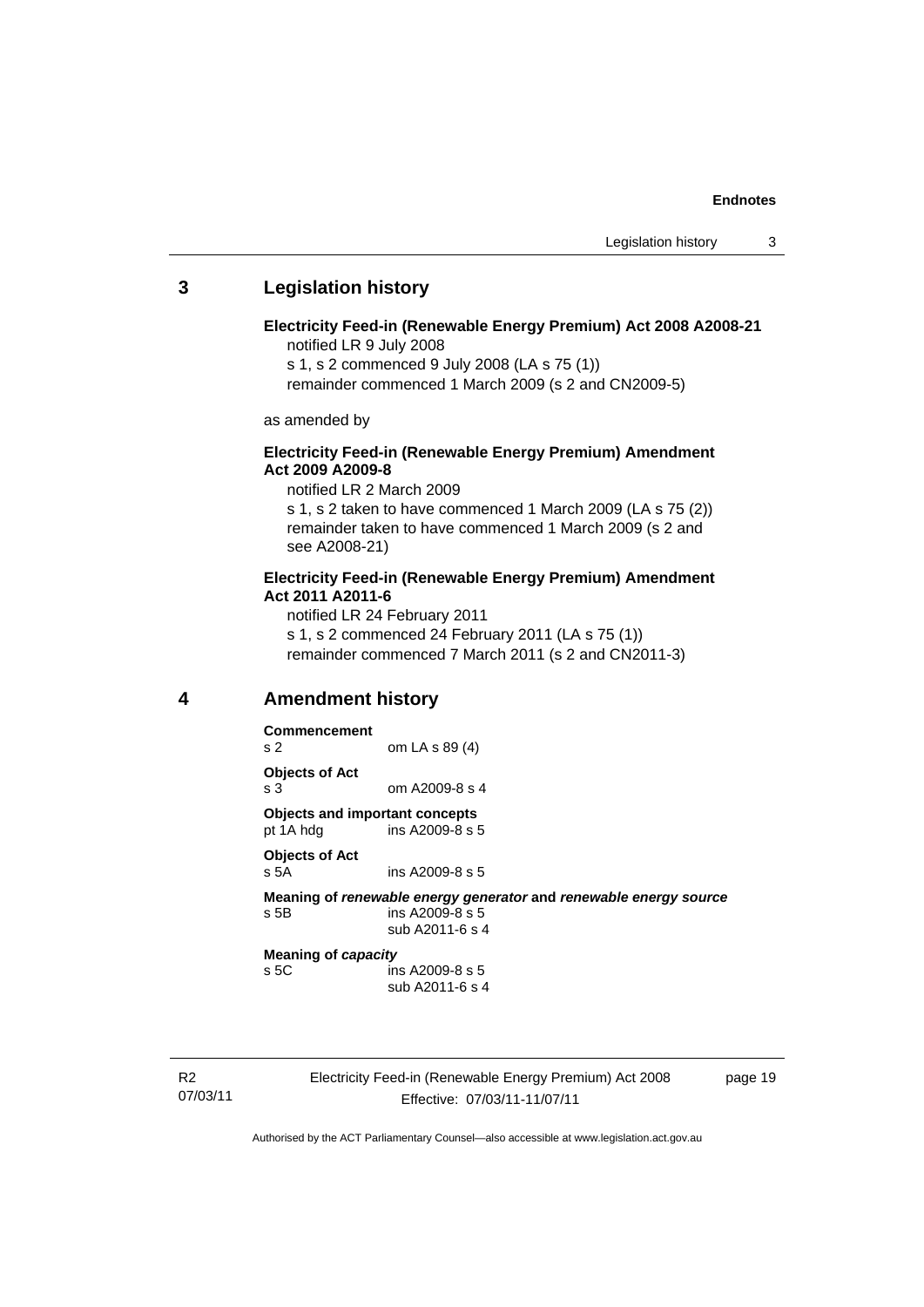4 Amendment history

| energy generator<br>s 5D                  | ins A2009-8 s 5                                                                                                                                                             |
|-------------------------------------------|-----------------------------------------------------------------------------------------------------------------------------------------------------------------------------|
|                                           | sub A2011-6 s 4                                                                                                                                                             |
| <b>Meaning of compliant</b><br>s 5E       | ins A2011-6 s 4                                                                                                                                                             |
|                                           |                                                                                                                                                                             |
| <b>Meaning of eligible entity</b><br>s 5F | ins A2011-6 s 4                                                                                                                                                             |
| s 6                                       | Feed-in from renewable energy generators to electricity network<br>am A2009-8 ss 6-8; ss renum R1 (RI) LA; A2011-6 s 5                                                      |
| s 6A                                      | What is the normal cost of electricity?<br>ins A2009-8 s 9                                                                                                                  |
|                                           | Payment for electricity from renewable energy generators                                                                                                                    |
| s 8                                       | sub A2009-8 s 10<br>am A2011-6 ss 6-8                                                                                                                                       |
|                                           | Recovery of cost of renewable energy premium                                                                                                                                |
| s 8A                                      | ins A2009-8 s 11<br>am A2011-6 s 9                                                                                                                                          |
|                                           | Determination of premium rate                                                                                                                                               |
| s 10                                      | am A2009-8 ss 12-15; pars renum R1 (RI) LA; A2011-6<br>ss 10-12; ss renum R2 LA                                                                                             |
| Premium rate-20 years                     |                                                                                                                                                                             |
| s 11                                      | am A2009-8 s 16; A2011-6 s 13                                                                                                                                               |
| <b>Dictionary</b>                         |                                                                                                                                                                             |
| dict                                      | am A2009-8 s 17                                                                                                                                                             |
|                                           | def capacity ins A2011-6 s 14                                                                                                                                               |
|                                           | def compliant ins A2011-6 s 14                                                                                                                                              |
|                                           | def medium renewable energy generator ins A2011-6 s 14                                                                                                                      |
|                                           | def micro renewable energy generator ins A2011-6 s 14<br>def National Electricity (ACT) Law ins A2009-8 s 18<br>def National Electricity (ACT) Regulations ins A2009-8 s 18 |
|                                           | om A2011-6 s 15                                                                                                                                                             |
|                                           | def NEL compliant ins A2009-8 s 18<br>om A2011-6 s 15                                                                                                                       |
|                                           | def normal cost of electricity ins A2009-8 s 18                                                                                                                             |
|                                           | def premium rate sub A2009-8 s 19<br>am A2011-6 s 16                                                                                                                        |
|                                           | def renewable energy generator ins A2009-8 s 19<br>sub A2011-6 s 17                                                                                                         |
|                                           |                                                                                                                                                                             |
|                                           | def renewable energy source sub A2009-8 s 19<br>sub A2011-6 s 17                                                                                                            |

page 20 Electricity Feed-in (Renewable Energy Premium) Act 2008 Effective: 07/03/11-11/07/11

R2 07/03/11